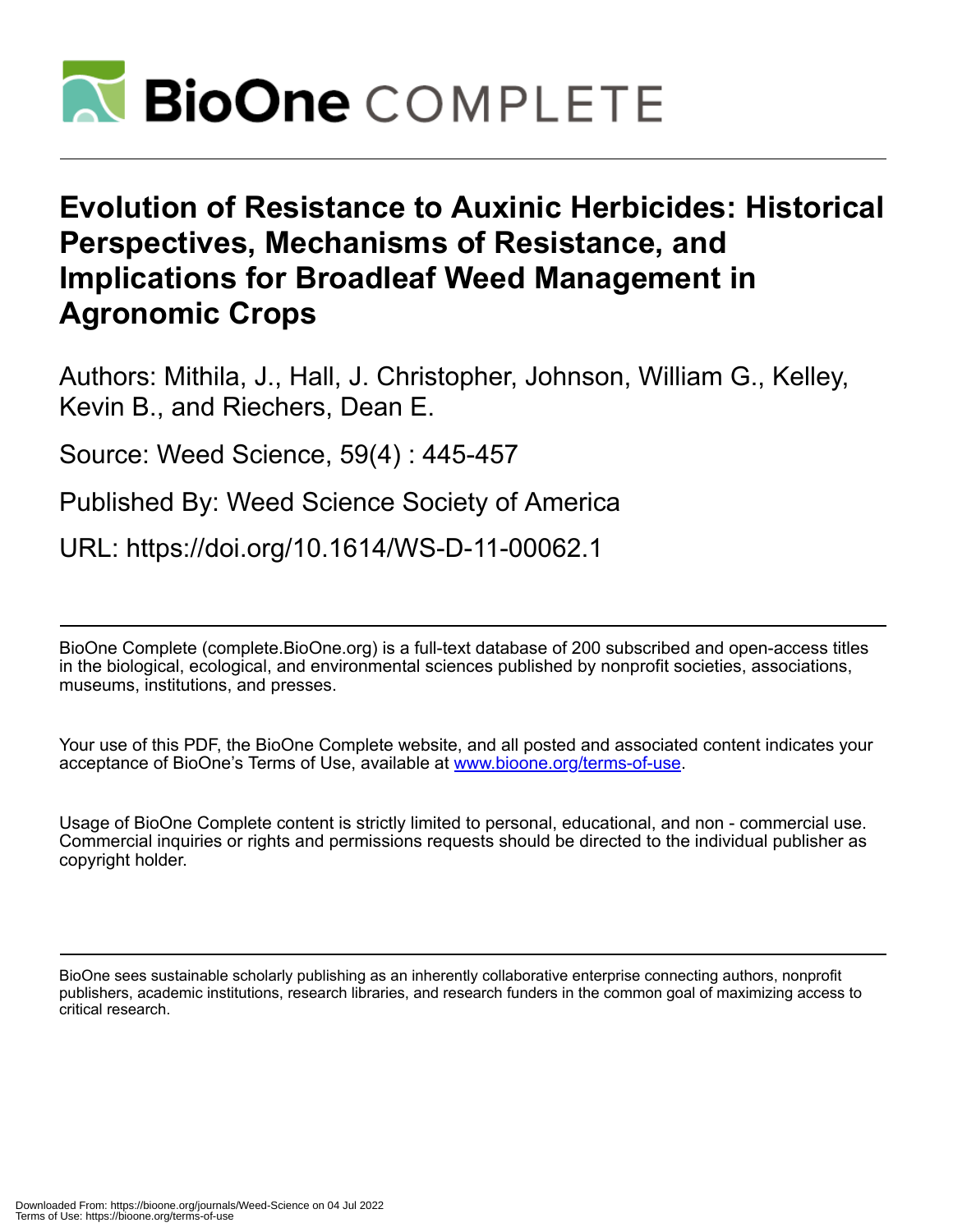

# Evolution of Resistance to Auxinic Herbicides: Historical Perspectives, Mechanisms of Resistance, and Implications for Broadleaf Weed Management in Agronomic Crops

J. Mithila, J. Christopher Hall, William G. Johnson, Kevin B. Kelley, and Dean E. Riechers\*

Auxinic herbicides are widely used for control of broadleaf weeds in cereal crops and turfgrass. These herbicides are structurally similar to the natural plant hormone auxin, and induce several of the same physiological and biochemical responses at low concentrations. After several decades of research to understand the auxin signal transduction pathway, the receptors for auxin binding and resultant biochemical and physiological responses have recently been discovered in plants. However, the precise mode of action for the auxinic herbicides is not completely understood despite their extensive use in agriculture for over six decades. Auxinic herbicide-resistant weed biotypes offer excellent model species for uncovering the mode of action as well as resistance to these compounds. Compared with other herbicide families, the incidence of resistance to auxinic herbicides is relatively low, with only 29 auxinic herbicide-resistant weed species discovered to date. The relatively low incidence of resistance to auxinic herbicides has been attributed to the presence of rare alleles imparting resistance in natural weed populations, the potential for fitness penalties due to mutations conferring resistance in weeds, and the complex mode of action of auxinic herbicides in sensitive dicot plants. This review discusses recent advances in the auxin signal transduction pathway and its relation to auxinic herbicide mode of action. Furthermore, comprehensive information about the genetics and inheritance of auxinic herbicide resistance and case studies examining mechanisms of resistance in auxinic herbicide-resistant broadleaf weed biotypes are provided. Within the context of recent findings pertaining to auxin biology and mechanisms of resistance to auxinic herbicides, agronomic implications of the evolution of resistance to these herbicides are discussed in light of new auxinic herbicide-resistant crops that will be commercialized in the near future.

Nomenclature: Auxinic herbicides; dominant trait; evolution of resistance; fitness cost; herbicide-resistant crops; mode of action; mechanism of resistance; plant growth regulator; recessive trait.

Auxinic herbicides such as 2,4-D, MCPA, and dicamba are widely used in agriculture to selectively control broadleaf weeds in cereal crops, while picloram is traditionally used for control of broadleaf weeds in nonagricultural areas (e.g., power line corridors or rangeland areas). 2,4-D and MCPA were the first group of selective organic herbicides developed during World War II, and their discovery led to a significant increase in 2,4-D production in North America (Kirby 1980). Consequently, the use of 2,4-D in cereal crops revolutionized agricultural production throughout the world. The commercial success of 2,4-D subsequently resulted in the synthesis of other compounds such as dicamba, clopyralid, picloram, and quinclorac that are currently being used as selective herbicides (Sterling and Hall 1997). Auxinic herbicides are inexpensive and do not have prolonged soil residual activity (with the exception of the pyridine carboxylic acids; Figure 1). These herbicides have been a preferred choice for weed control and the most extensively used herbicides worldwide for more than 60 yr, primarily because of their selectivity, efficacy, wide spectrum of weed control, and low application costs. The use of 2,4-D, dicamba, and other auxinic herbicides has increased in the United States, Canada, and other countries since their commercialization for row crops, as well as in noncrop systems (Industry Task Force II 2005).

Auxinic herbicides are so named because at low concentrations they mimic several physiological and biochemical effects of the natural plant hormone indole-3-acetic acid (Sterling and Hall 1997), which is generally referred to as auxin or IAA (Went 1926). IAA plays a pivotal role in long-range signaling for systemic communication among various plant organs. Indole compounds such as indoleacetaldehyde, indole ethanol, and indoleacetonitrile, derived from the amino acid tryptophan, are the major precursors of IAA in plants (Salisbury and Ross 1992). In addition, several compounds other than IAA are also considered endogenous or natural auxins (reviewed by Simon and Petrášek 2011).

Auxinic herbicides are structurally similar to IAA (Figure 1). Based on the position of the carboxylic acid moiety and the type of aromatic group auxinic herbicides possess, these herbicides have been classified into three different classes (Ashton and Crafts 1981), viz. (1) phenoxyalkanoic acids (e.g., 2,4-D, MCPA); (2) benzoic acids (e.g., dicamba, cloramben); and (3) pyridine carboxylic acids (e.g., picloram, clopyralid, triclopyr and fluroxypyr) (Figure 1). Recently, another group of herbicides (quinolinecarboxylic acids; e.g., quinclorac and quinmerac) with auxin-like activity has been developed (Figure 1), and its members are also classified as auxinic herbicides (Grossman 2000, 2010). Alternatively, according to another scheme of classification proposed by Devine et al. (1993), one group of auxinic herbicides has an ether linkage between the aromatic group and carboxylic acid moiety (e.g., all phenoxyalkanoic acids and some pyridines; i.e., fluroxypyr and triclopyr) and in the other group the carboxylic acid is directly attached to the aromatic ring (e.g., benzoic acids and some pyridines; i.e., picloram and clopyralid). The structure-activity relationships of these groups of auxinic herbicides have been described in detail in previous reviews (Coupland 1994; Sterling and Hall 1997).

Although natural auxin—a plant hormone that influences various processes of plant growth and development (Salisbury

DOI: 10.1614/WS-D-11-00062.1

<sup>\*</sup> First and second authors: Postdoctoral Research Associate and Professor, School of Environmental Sciences, University of Guelph, Ontario, Canada N1G 2W1; third author: Professor, Department of Botany and Plant Pathology, Purdue University, West Lafayette, IN 47907; fourth author: Research Scientist, AgraServ, Inc., American Falls, ID 83211; fifth author: Associate Professor, Department of Crop Sciences, University of Illinois, Urbana, IL 61801. Corresponding author's E-mail: riechers@illinois.edu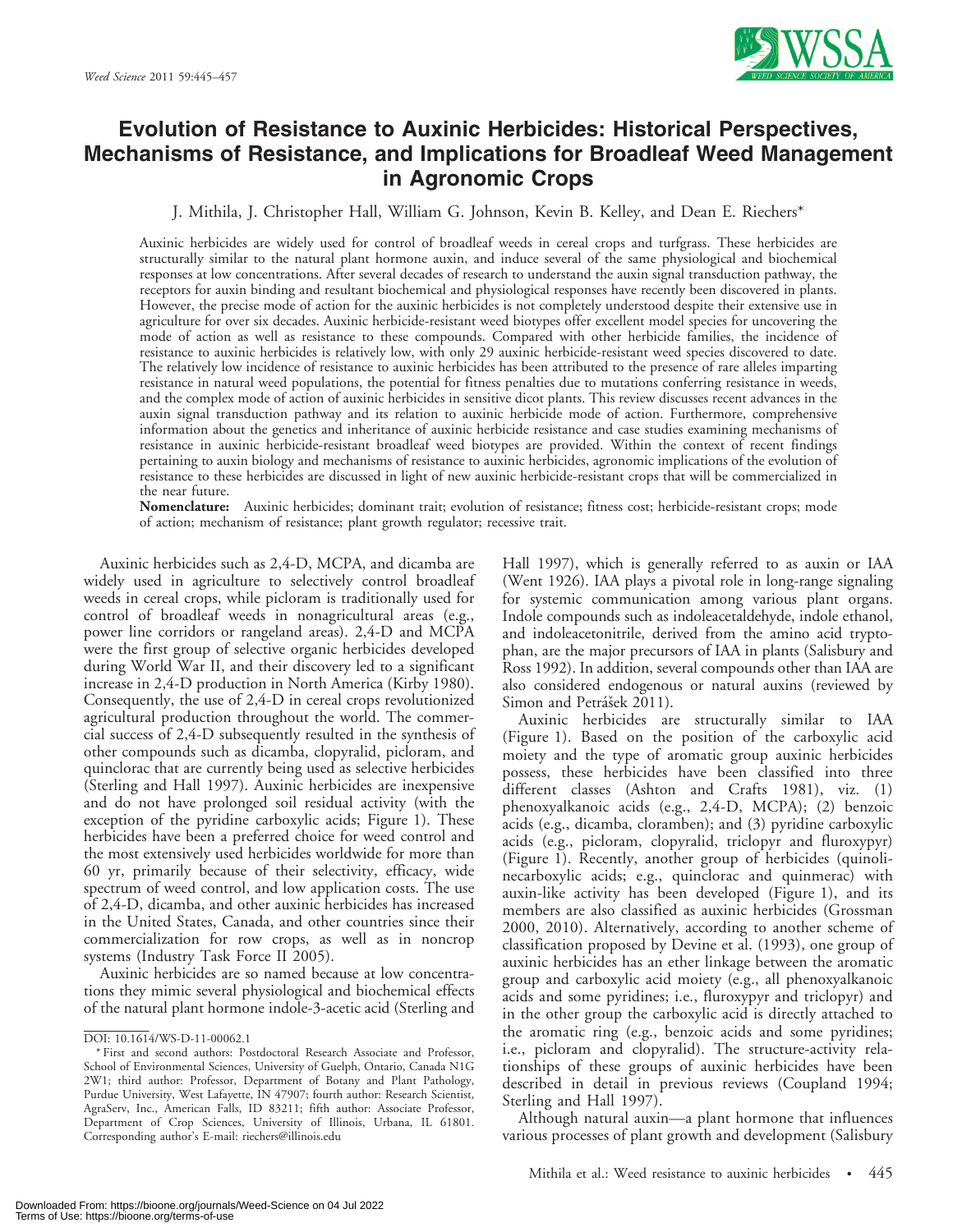

Pyridine carboxylic acids - picloram

auxin (IAA).

Figure 1. Chemical structures and classification of auxinic herbicides and natural

and Ross 1992)—was discovered over 90 yr ago (Went 1926), the precise mechanism of action of this hormone was uncovered only recently (Dharmasiri et al. 2005; Kepinski and Leyser 2005; Tan et al. 2007). Although the precise mode of action for auxinic herbicides remains unclear six decades after their discovery, previously published reviews describe in detail the possible receptors involved in auxinic herbicide perception, biochemical changes induced upon the auxinic herbicide application in plants, and transport of auxinic herbicides, as well as their selectivity between dicots and monocots (Coupland 1994; Kelley and Riechers 2007; Sterling and Hall 1997). Furthermore, Coupland (1994) provided detailed information about the mechanism of resistance of auxinic herbicide-resistant weed species, specifically regarding weeds that were found to be resistant to the phenoxyalkanoic acids (e.g., 2,4-D and MCPA) prior to 1994. Since 1994, several new weed biotypes resistant to a number of auxinic herbicides (i.e., clopyralid, picloram, dicamba, quinclorac, and 2,4-D) have been discovered and extensive research has been conducted to understand the mechanism of resistance in these weed biotypes. The goal of this article is to present and summarize recent advances in the auxin signal transduction pathway and its relationship to auxinic herbicide mode of action, as well as comprehensively review the literature regarding mechanisms of resistance to auxinic herbicides since the publication of the two previous extensive reviews (Coupland 1994; Sterling and Hall 1997). Importantly, the agronomic impact of resistance to these herbicides will also be discussed in light of new auxinicresistant crop varieties that will be commercialized in the near future.

# Recent Advances in Auxin Biology and Auxinic Herbicide Mode of Action

Our understanding of auxin biology, in particular auxin perception, receptor proteins, signaling, and the regulation of auxin-responsive gene expression, has advanced tremendously during the past 5 yr. Several key points from these research areas will be summarized below, and will be discussed in the context of what is currently known regarding auxinic herbicide mode of action in sensitive dicot plants.

Auxin Perception, Signaling, Gene Expression, and Homeostasis: A Tale of "Release from Repression." New discoveries regarding auxin receptors (Dharmasiri et al. 2005; Kepinski and Leyser 2005) and subsequent modeling of the interactions between natural auxin and its receptor proteins (Tan et al. 2007) have led the way for a comprehensive molecular understanding of the role of auxin in plant growth and development. These discoveries have been recently reviewed (Calderon-Villalobos et al. 2010; Chapman and Estelle 2009; Guilfoyle 2007; Mockaitis and Estelle 2008) and thus will not be described in detail, but instead will be briefly summarized to provide a background for further discussions of auxinic herbicide mode of action and evaluating potential resistance mechanisms in weeds.

Auxins such as IAA control many plant growth and developmental processes, and accomplish this mainly due to their effects on regulating plant gene expression (Guilfoyle 2007). When auxin concentrations are low in plant tissues, auxin-responsive genes are not expressed due to the presence of Aux/IAA repressor proteins (Aux/IAAs) that bind to the promoters of auxin-responsive genes (Chapman and Estelle 2009). Following *de novo* IAA synthesis or release of IAA from stored conjugates (Ludwig-Müller 2011), auxin concentrations increase and promote gene expression by ubiquitin-mediated degradation of transcriptional repressors (Aux/IAAs), thereby activating gene expression by a novel ''release from repression'' mechanism. Auxins (and the synthetic auxinic herbicides) accomplish this by binding directly to the bottom of the TIR1 pocket and acting as a ''molecular glue'' that stabilizes the interaction between the auxin receptor protein (TIR1 and its homologs [AFBs]) and its substrates (Aux/IAA repressors) in an auxin-dependent manner (Guilfoyle 2007; Tan et al. 2007), thereby leading to rapid Aux/IAA degradation. TIR1 and related receptor proteins serve as the specificity determinant of the SCF<sup>TIR1</sup> complex, which target substrate proteins (Aux/ IAA repressors) for polyubiquitylation and subsequent degradation (Chapman and Estelle 2009; Mockaitis and Estelle 2008). This interaction at TIR1 leading to Aux/IAA degradation by ubiquitin and subsequent gene expression via ''release from repression'' is depicted in Figure 2. A ''promiscuous'' binding pocket on the TIR1 receptor protein tolerates binding of both natural (IAA) and synthetic (NAA or 2,4-D) auxin molecules as the ''molecular glue'' (Figure 2) to stabilize and strengthen the interaction between receptor protein and substrate, although IAA and 2,4-D binding occur with different affinities for TIR1 (Tan et al. 2007).

Following the rapid increase in auxin-responsive gene expression, the auxin stimulus is attenuated and transcriptional repression (via Aux/IAA binding) once again predominates within the cell (Figure 2). This is accomplished by at least two mechanisms: (1) GH3-mediated conjugation of IAA with amino acids (reviewed by Kelley and Riechers 2007; Staswick et al. 2005), or (2) Aux/IAA repressors are induced as part of the suite of primary auxin-responsive genes. As pointed out previously (Kelley and Riechers 2007), the induction of Aux/IAAs by auxins seems contradictory because they are essentially repressing their own expression. However, it is likely a mechanism that helps ensure a transient response to increased auxin levels, in which auxin-induced gene expression is quickly attenuated once the auxin stimulus is removed via auxin degradation, inactivation via conjugation reactions (Bajguz and Piotrowska 2009; Ludwig-Müller 2011; Staswick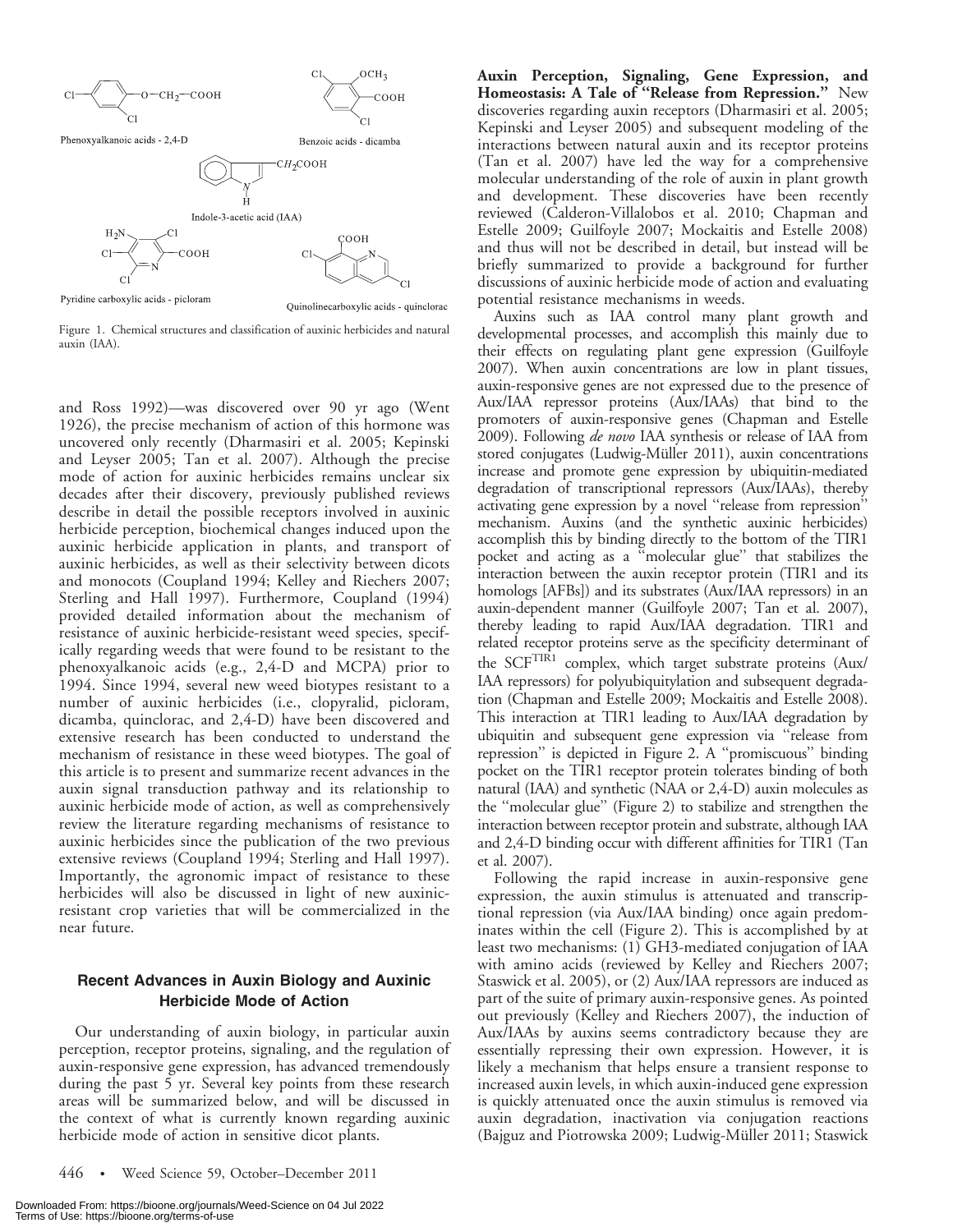

Figure 2. Proposed model depicting the sequence of events (transport, perception, and signaling) following treatment with IAA or auxinic herbicides, leading to both gene induction (via release from repression; i.e., degradation of Aux/IAAs) and subsequent return to ''normal'' conditions (homeostasis) in sensitive dicots, tolerant grasses, and resistant dicot weeds. Note that tolerant grasses and resistant dicot weeds may have different mechanisms for dealing with the unregulated auxin response, or in some cases may avoid it entirely. Please refer to Grossman (2010) for a more detailed explanation of the cascade of processes leading to plant death in sensitive dicots. Abbreviations and terms used in the Figure: ABP1, auxin-binding protein 1; Aux/IAAs, auxin/indole-3-acetic acid transcriptional repressors of auxin-regulated gene expression, but are induced by high auxin concentrations as a feedback mechanism; ARFs, pre-existing, DNA-binding auxin-response proteins that activate gene transcription in response to high auxin concentrations; AFBs, auxin signaling F-box protein (homologous to TIR1, see below); GH3 protein, enzyme that reversibly<br>conjugates IAA with amino acids to form an inactive conjugate containing the TIR1 protein, which is part of the ubiquitin-26S proteasome-mediated pathway for protein degradation and turnover; TIR1, transport inhibitor response1 protein (homologous to AFBs), which is the specificity determinant of the SCF<sup>TIR1</sup> complex that targets substrate proteins (Aux/IAA repressors) for polyubiquitylation and subsequent degradation.

2009), reduced biosynthesis, or sequestration (Kelley and Riechers 2007). Interested readers are referred to a recent comprehensive study (Petersson et al. 2009) for a more detailed discussion of the factors contributing to auxin homeostasis in plant root cells and tissues.

The entire pathway ranging from application of an auxinic herbicide (such as 2,4-D) to a plant, to death in sensitive dicots, tolerance in grasses, or resistance in dicots, is depicted in Figure 2. Of particular significance to the mechanism of action of auxinic herbicides in sensitive dicots are four steps in the entire sequence of events: (1) both IAA and 2,4-D are able to bind to the ''promiscuous pocket'' of TIR1 or its homologs, leading to auxin-responsive gene expression, (2) both IAA and 2,4-D are actively transported into plant cells via a common carrier protein (see discussion below), (3) IAA is a substrate for conjugation by the GH3 family of proteins but 2,4-D is not a GH3 substrate, and (4) 2,4-D is not ring hydroxylated by cytochrome P450s or other metabolic enzymes in sensitive dicots. The fact that auxinic herbicides are substrates for proteins/enzymes in these first two steps (i.e., signaling and transport) and not substrates for enzymes in the final two steps (i.e., conjugation and detoxification) are likely responsible for their lethality in sensitive dicots (Kelley et al. 2004; Kelley and Riechers 2007); however, they might also contribute as potential resistance mechanisms in auxinic herbicide-resistant dicot weeds if mutations in these proteins reduce herbicide binding (steps 1 and 2) or increase binding of auxinic herbicides (steps 3 and 4) (Figure 2). These potential mechanisms of resistance in dicot weeds and fitness penalties that may result from these mutations will be further discussed in detail later in this review.

It should also be noted that the plasma membrane-localized auxin-binding protein 1 (ABP1) is involved in a broad range of cellular responses to auxin (such as cell expansion, cell division, and regulating ion fluxes at the plasmalemma), as well as auxin-regulated gene expression (Figure 2) (reviewed by Tromas et al. 2010). ABP1 is different from TIR1 and its homologs because it is a membrane-bound receptor for auxinmediated signaling (Tromas et al. 2010), which is in contrast to the soluble (cytosolic) auxin receptor TIR1. The different roles and functions of ABP1 in mediated responses to natural auxins or its possible relevance in auxinic herbicide mechanism of action in plants will not be discussed here in detail, but it is important to note that ABP1 has been implicated as a potential target site that confers resistance in several auxinic herbicide-resistant dicot weeds (further discussed below).

Auxinic Herbicide Physiology, Cellular Transport, and Mode of Action. One of the few published reports that directly link auxinic herbicide mode of action with the recent discovery of auxin receptors was reported by Walsh et al. (2006). This study reported the generation and analysis of mutants impaired in auxin signaling in Arabidopsis, and discussed how these findings may affect cross resistance to different auxinic herbicide subclasses (i.e., phenoxyacetic acids vs. pyridine carboxylic acids; Figure 1). Importantly, it was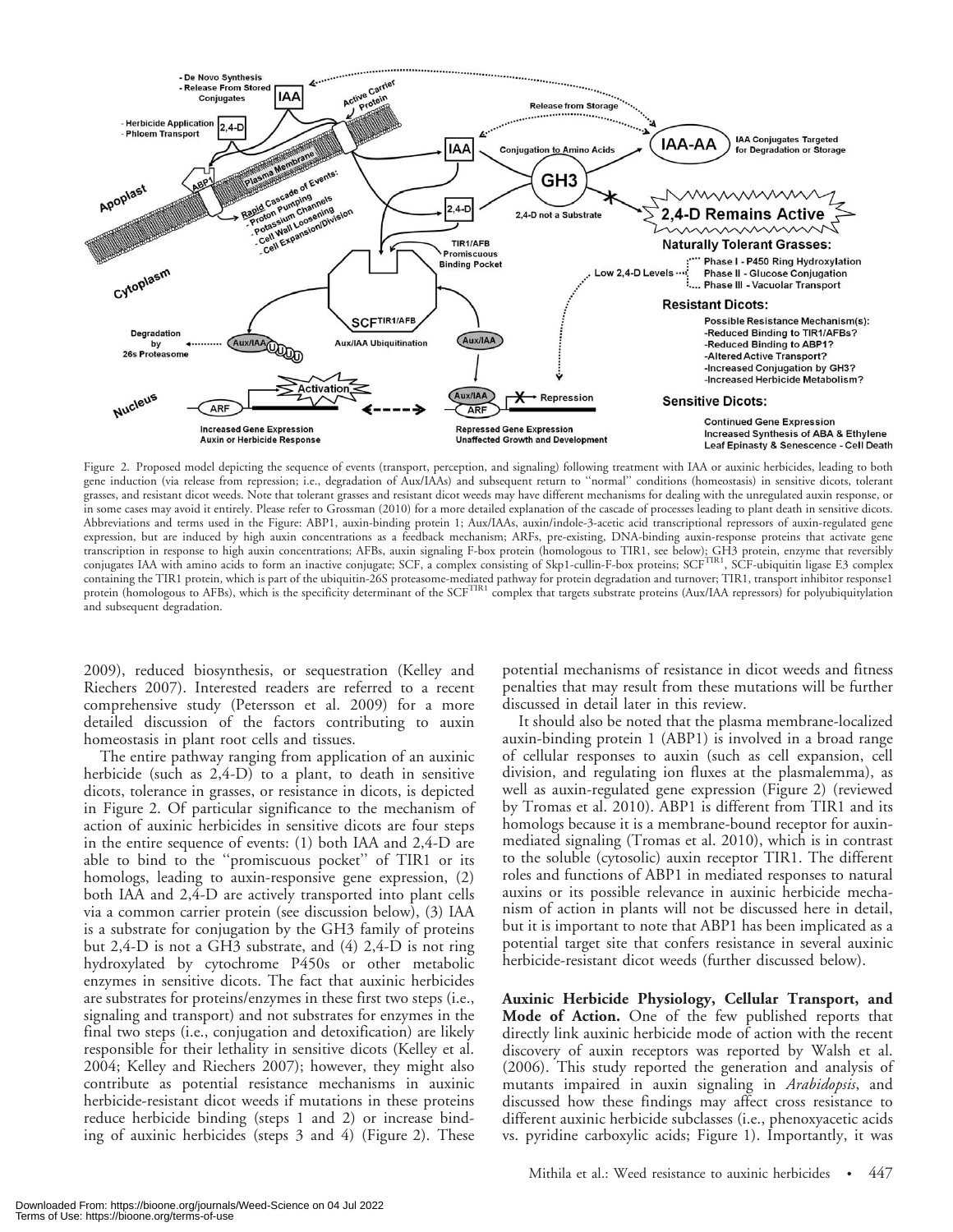discovered in their mutant screen that several alleles at two distinct genetic loci confer resistance to picloram but not to 2,4-D or IAA. One picloram-specific resistance locus encoded auxin-signaling F-box protein 5 (AFB5), which is one of the five homologs of TIR1 in the Arabidopsis genome (Tan et al. 2007; Walsh et al. 2006). An additional mutant of interest (axr1-3) was identified that conferred very high levels of cross resistance to picloram, 2,4-D, and an experimental auxinic herbicide compound (Walsh et al. 2006), indicating that the different auxin receptors in plants may be specific or general and mutations may confer different patterns of cross resistance to the various subclasses of auxinic herbicides (Figure 1). These authors speculated that the functional redundancy in auxin receptors (i.e., TIR1 and AFBs 1–5) may contribute to the relatively low abundance of auxinic herbicide-resistant weeds (i.e., multiple sites of action for auxinic herbicides in plant genomes), as well as potential for fitness penalties that may occur due to mutations in the auxin signaling pathway (this aspect is further discussed below). It is also important to note that the role of ABP1 as an auxin receptor is not as clearly defined as the TIR1/AFBs regarding natural or synthetic auxins (as noted above), but that ABPs may also play a role in weed resistance to auxinic herbicides.

In addition to auxin receptors that initiate auxin-mediated signaling, another similarity between natural and synthetic auxins is that 2,4-D is taken up by a carrier-mediated, active transport mechanism in plant cells (Figure 2) (Sterling 1994), which is presumably the same carrier that transports IAA (Rubery 1977). This transport protein could present a novel mechanism for auxinic herbicide resistance (i.e., altered cellular transport or exclusion) in weeds, similar to glyphosate resistance in horseweed [Conyza canadensis (L.) Cronq] via increased vacuolar transport and sequestration (Ge et al. 2010). Active, carrier-mediated transport of herbicides into cells is not common; most herbicides enter cells via passive diffusion, or for weak acids by an ion trapping mechanism (Sterling 1994). Glyphosate (via a phosphate carrier), paraquat (via polyamine carriers), and 2,4-D (via IAA influx/ efflux carriers) are notable exceptions among herbicides (Sterling 1994). As noted above, it could be possible that a mutation preventing 2,4-D or other auxinic herbicides from being recognized by the IAA carrier protein, yet maintaining IAA as a substrate, could lead to weed resistance by excluding the herbicide from entering the cell or preventing its longdistance transport within the plant (Figure 2).

Recent findings by Grossman and colleagues (Grossman 2000, 2010; Grossman and Hansen 2001; Grossman et al. 1996) indicate the sensitive dicots do not only ''grow themselves to death'' due to the unregulated auxin response (Figure 2), but that lethality and necrosis in sensitive plants is actually due to the hyperaccumulation of ethylene, ABA, and reactive oxygen species (ROS) in addition to unregulated auxin activity in herbicide-treated plants (Romero-Puertas et al. 2004). The detailed time course of events in relation to hyperaccumulation of these hormones or defense compounds, the enzymes involved in their syntheses, and their combined effects on lethality, senescence, and necrosis in sensitive dicots have been thoroughly discussed in a recent review (Grossman 2010). It should also be noted that accumulation of cyanide in response to the auxinic herbicide quinclorac in sensitive grasses as part of its mode of action has been described in detail by Grossman (2010).

#### Review of Auxinic Herbicide Resistance in Weeds

History and Evolution of Resistance. Generally, the occurrence of resistant plants increases slowly in the presence of continued herbicide application (Devine and Shukla 2000). Thus, herbicide selection pressure is considered as one of the primary causes for the evolution of herbicide-resistant biotypes. Prolonged use of herbicides (and resulting selection pressure) has resulted in the development of resistance to several classes of herbicides, including auxinics. However, the incidence of auxinic herbicide resistance is relatively low, as it has been reported in only 29 weed species (Heap 2011; Table 1). Since the discovery of the first auxinic herbicideresistant wild carrot (Daucus carota L.) biotype in Canada, there has been a steady but slow increase in the number of auxinic herbicide-resistant weeds worldwide (Table 1). Based on the data presented in Table 1, it is important to note the large increase in the number of auxinic herbicide-resistant weeds discovered after the 1980s, with the highest incidence of cases (11) recorded between 1990 and 1999. On the other hand, relatively few auxinic herbicide-resistant weeds (six) were reported during the prior decade (from 2000 to 2010; Heap 2011).

Despite the frequent and repeated usage of auxinic herbicides in the lawncare and turfgrass industries for POST broadleaf weed control, there are few reports of auxinic herbicide-resistant weed biotypes that have been selected for under these conditions that appear to be ideal for evolution of resistance. The peculiar lack of weed resistance in these situations may be attributed to several factors, such as (1) usually two or more auxinic herbicides are tank mixed, and rarely is an auxinic herbicide from only one subfamily applied, (2) use of high seeding rates and the stoloniferous/ rhizomatous growth habit of turf results in a dense sward of grass, which suppresses weed seed emergence and also reduces weed competition, (3) regular fertilization regimes and mowing contribute to reduced weed competition, (4) higher spray volumes are used to obtain optimal coverage in turfgrass and high doses of herbicides are frequently used, and (5) hand weeding or other nonchemical methods are used to eliminate hard-to-control weeds. These factors, combined with prudent management practices, may have resulted in reduced incidences of weed resistance to auxinic herbicides in turf. However, unlike in field crops, there is little or no monitoring for weed resistance in turfgrass. The occurrence of resistance in turfgrass settings may thus be greatly underestimated, or it may simply be due to a lack of concerted efforts to investigate cases of poor weed control since the economic cost to homeowners is minimal compared with the impact of crop losses on a farmer's livelihood.

Genetics and Inheritance of Weed Resistance. The rarity in occurrence of auxinic herbicide resistance compared with other herbicide classes (such as acetolactate synthase [ALS] inhibitors or s-triazines; Heap 2011) has been attributed to proposed multiple sites of action of these compounds (Gressel and Segel 1982; Morrison and Devine 1994). However, this hypothesis has not been tested directly. To understand the evolution of resistance to auxinic herbicides it is important to investigate the nature of inheritance of the resistance trait. Compared with crop plants, where inheritance of economically important traits has been investigated in a large number of species, there are relatively few studies describing the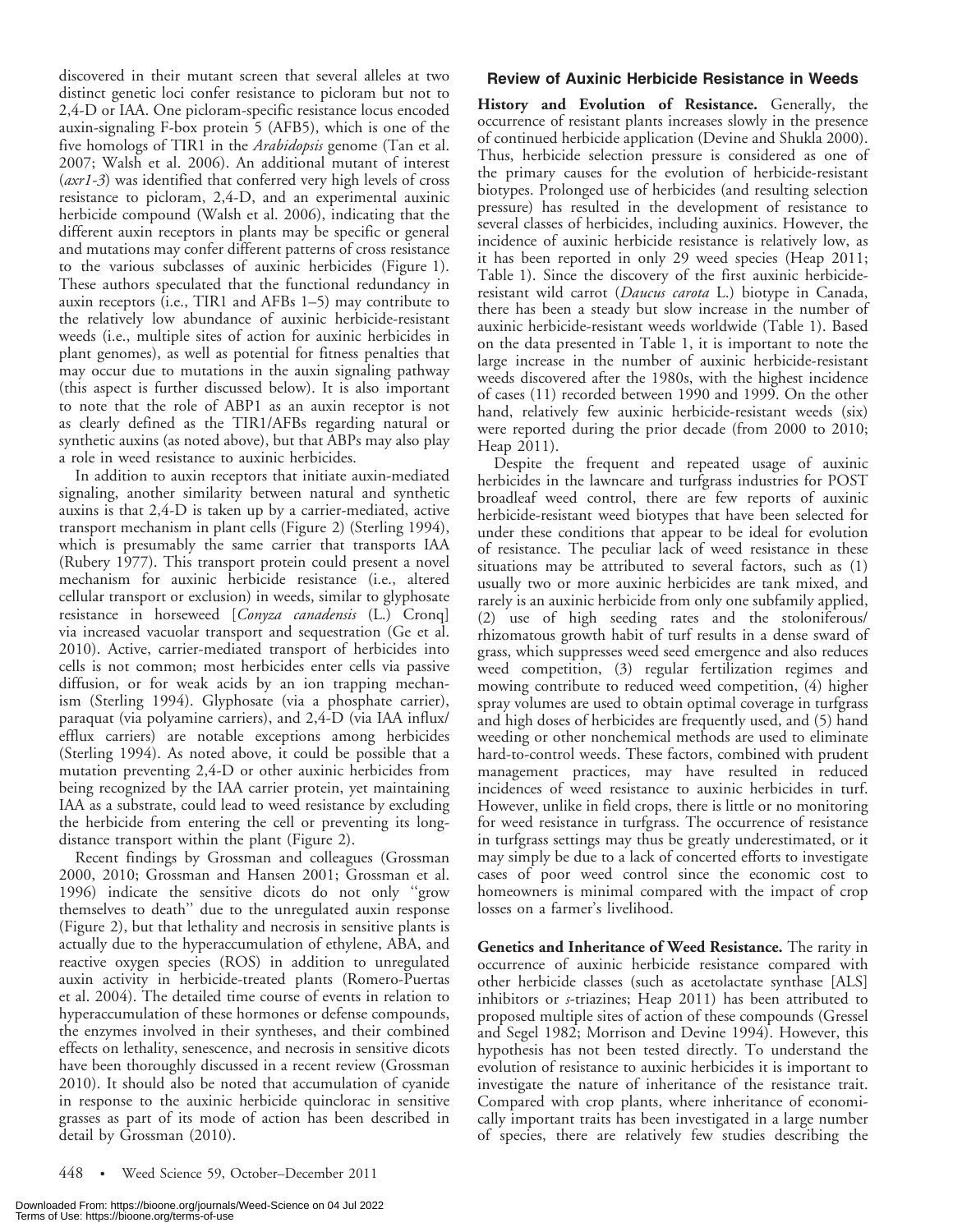Table 1. Chronological listing of auxinic herbicide-resistant weeds<sup>a</sup> discovered to date (listed by decade).

| 1950-1979                                     |                      | 1980-1989                                   |                          | 1990-1999                                                 |                                    | 2000-2010                                         |                       |
|-----------------------------------------------|----------------------|---------------------------------------------|--------------------------|-----------------------------------------------------------|------------------------------------|---------------------------------------------------|-----------------------|
| Species                                       | Country<br>(Year)    | Species                                     | Country<br>(Year)        | Species                                                   | Country<br>(Year)                  | Species                                           | Country<br>(Year)     |
| Wild carrot                                   | Canada<br>$(1957^b)$ | Carduus nutans<br>(Musk thistle)            | New Zealand<br>(1981)    | Wild mustard                                              | Canada<br>(1990)                   | Echinochloa colona<br>(Junglerice)                | Colombia<br>(2000)    |
| Spreading dayflower                           | <b>USA</b><br>(1957) | Sphenoclea zeylanica<br>(Gooseweed)         | Philippines<br>(1983)    | Papaver rhoeas<br>(Corn poppy)                            | Spain<br>(1993)                    | Limnophila erecta<br>(Marshweed)                  | Malaysia<br>(2002)    |
| Field bindweed                                | USA<br>(1964)        | Stellaria media<br>(Common chickweed)       | United Kingdom<br>(1985) | Kochia                                                    | <b>USA</b><br>(1995)               | Digitaria ischaemum<br>(Smooth crabgrass)         | <b>USA</b><br>(2002)  |
| Matricaria perforate<br>(Scentless chamomile) | France<br>(1975)     | Tall buttercup                              | New Zealand<br>(1988)    | Limnocharis flava<br>(Yellow bur-head)                    | Indonesia<br>(1995)                | Chenopodium album<br>(Lambsquarters)              | New Zealand<br>(2005) |
| Cirsium arvense<br>(Canada thistle)           | Sweden<br>(1979)     | Yellow starthistle                          | <b>USA</b><br>(1988)     | False cleavers                                            | Canada<br>(1996)                   | Sisymbrium orientale<br>(Indian hedge mustard)    | Australia<br>(2005)   |
|                                               |                      | Fimbristylis miliacea<br>(Globe fringerush) | Malaysia<br>(1989)       | Carduus pycnocephalus<br>(Italian thistle)                | New Zealand<br>(1997)              | Prickly lettuce                                   | <b>USA</b><br>(2007)  |
|                                               |                      |                                             |                          | Common hempnettle                                         | Canada<br>(1998)                   | Salsola iberica <sup>c</sup><br>(Russian thistle) | <b>USA</b><br>(2011)  |
|                                               |                      |                                             |                          | Echinochloa crus-galli<br>(Barnyardgrass)                 | USA<br>(1998)                      |                                                   |                       |
|                                               |                      |                                             |                          | Echinochloa crus-pavonis<br>(Gulf cockspur)               | Brazil<br>(1999)                   |                                                   |                       |
|                                               |                      |                                             |                          | Raphanus raphanistrum<br>(Wild radish)<br>Soliva sessilis | Australia<br>(1999)<br>New Zealand |                                                   |                       |
|                                               |                      |                                             |                          | (Carpet burweed)                                          | (1999)                             |                                                   |                       |

<sup>a</sup> Data are from Heap (2011)  $\le$ weedscience.org $\ge$ .<br><sup>b</sup> Reported by Dr. Clay Switzer, University of Guelph (personal communication).<br><sup>c</sup> Reported by Dr. William Dyer, Montana State University (personal communication).

inheritance of herbicide resistance in weed species. This is not due to our lack of understanding of plant genetics, but rather due to the paucity of information available to assist in the genetic analysis of herbicide resistance (Darmency 1994). Nonetheless, it has been demonstrated that inheritance of herbicide resistance to the majority of herbicide families (including auxinic herbicides) is controlled by a single gene, or in fewer cases, by two major genes (Preston and Mallory-Smith 2001).

Studies on inheritance of auxinic herbicide resistance in weed species demonstrate that dicamba, 2,4-D, and picloram resistance in wild mustard (*Sinapis arvensis* L.) is conferred by a single, dominant gene (Jasieniuk et al. 1995; Jugulam et al. 2005). In addition, dicamba resistance in kochia (Kochia scoparia L.; biotypes from Henry, Nebraska) is determined by a single allele with a high degree of dominance (Preston et al. 2009). Conversely, a single recessive gene controls clopyralid and picloram resistance in yellow starthistle (Centaurea solstitialis L.) (Sabba et al. 2003) and quinclorac resistance in false cleavers (Galium spurium L.) (Van Eerd et al. 2004). It has been reported that two additive genes control MCPA resistance in common hempnettle (Galeopsis tetrahit L.) (Weinberg et al. 2006).

If a resistance trait is determined by a single or few major genes, the rate at which the trait can spread within a population is much higher compared with a polygenic trait. Since the chance of simultaneous occurrences of several mutations leading to resistance in a single plant is a product of its individual probabilities, the possibility of a polygenic trait occurring is much lower than for a qualitative trait (Jasieniuk et al. 1996). Furthermore, inheritance of polygenic traits depends on outcrossing for accumulation of several genes with minor effects, which in turn reduces the evolution of herbicide resistance. Accordingly, Gressel and Segel (1982) suggested that the low incidence of auxinic herbicide resistance may be due to the requirement of mutations at several loci in order to impart resistance, hence the postulation of multiple modes of action of auxinic herbicides in dicot weeds (Gressel and Segel 1982). It appears that this may not be the case because, as described above, many auxinic herbicide-resistance traits are conferred by a single gene. Despite the long history of auxinic herbicide use, the relatively low incidence of resistant biotypes and their inability to evolve and propagate in agronomic crops may be due to the rare occurrence of resistant individuals (and resistance alleles) in natural weed populations, or that mutations conferring resistance are lethal (Jasieniuk et al. 1995). It is also possible that the relatively low selection pressure or short-lived residual activity (except for the pyridines; Figure 1) in the soil may contribute to the low occurrence of auxinic herbicide-resistant weeds.

Fitness Costs Associated with Weed Resistance. According to the theory of natural selection, herbicide-resistant plants are already present in the population before the use of the herbicide; thus, herbicides do not directly cause genetic mutations imparting resistance. Natural mutations resulting in herbicide resistance in populations may be associated with a fitness cost, either due to pleiotropic effects of the resistance gene itself or due to linkage of the resistance gene with one or more other loci that impose the fitness cost. Information about fitness costs associated with auxinic herbicide resistance has been documented in only a few weed species. Bourdot et al. (1996) reported that when grown together, MCPAresistant giant buttercup (Ranunculus acris L.) plants are less competitive and ecologically less fit than sensitive plants in the absence of herbicide application. However, competitiveness varied under different plant densities. Both resistant and sensitive plants yielded similarly at low densities, whereas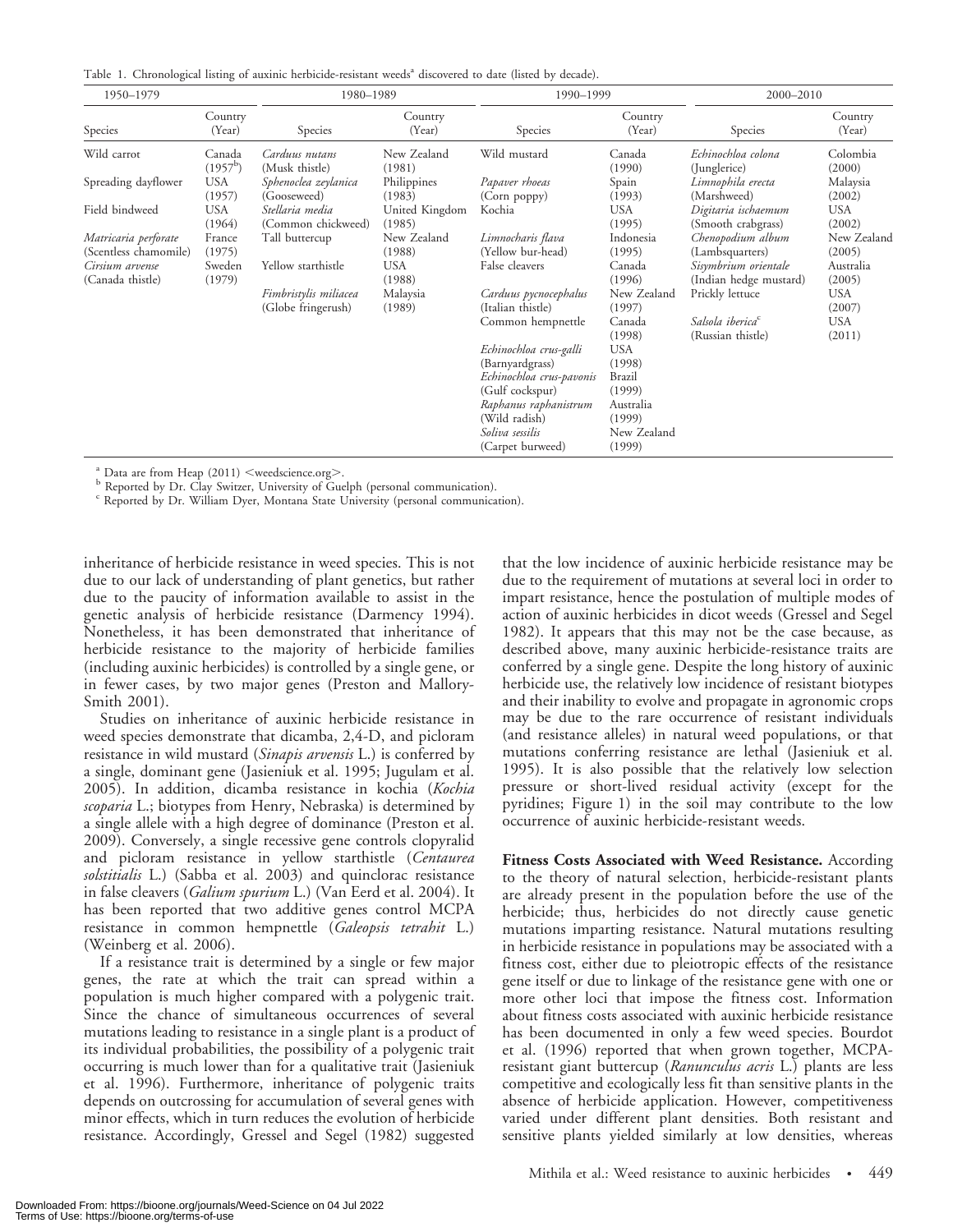sensitive plants yielded more at higher plant densities. Similarly, analyses of morphological traits (plant height, leaf area, and root system; Hall and Romano 1995) and seed yield (Debreuil et al. 1996) between auxinic herbicide-resistant and -sensitive wild mustard plants indicate that resistant plants are less fit in the absence of herbicide application. Fitness penalties associated with auxinic herbicide resistance (Bourdot et al. 1996; Debreuil et al. 1996; Hall and Romano 1995) may be a major reason for the limited occurrence of auxinicherbicide resistant weeds (Walsh et al. 2006).

When herbicide resistant and sensitive plants arise from different populations, they may exhibit genetic variability at various loci related to plant fitness (Jasieniuk et al. 1996). In order to attribute fitness costs unequivocally, it is important to conduct fitness studies using herbicide resistant and sensitive plants with similar genetic backgrounds differing only for the alleles imparting herbicide resistance (Vila-Aiub et al. 2009), such as in near-isogenic lines (NILs) (Jasieniuk et al. 1996). Thus far, fitness studies using NILs of weed species have only been performed with triazine-resistant and -sensitive lines (Beversdorf et al. 1988; Gressel and Ben-Sinai 1989; Jacob et al. 1988; McCloskey and Holt 1991). These studies clearly showed that the most common mutation in the D1 protein resulting in triazine resistance (serine 264 to glycine) is associated with impaired photosynthetic electron transport and reduced plant fitness. Experiments are in progress (J. C. Hall, unpublished data) to assess fitness costs associated with auxinic herbicide resistance in wild mustard using NILs.

Mechanisms of Weed Resistance to Auxinic Herbicides. Although 29 auxinic herbicide-resistant weeds have been discovered to date (Heap 2011; Table 1), the characterization of mechanisms of resistance has been investigated in only some of these weeds. Coupland (1994) reviewed the differences between auxinic herbicide-resistant and -sensitive biotypes of several weed species in terms of their morphological differences, as well as their levels of resistance. However, since 1994 a number of auxinic herbicide-resistant weeds with unknown mechanisms of resistance have been investigated to identify differences in herbicide uptake, translocation, metabolism, or potential target site alterations. Recently, 2,4- D-resistant prickly lettuce (Lactuca serriola L.) biotypes were determined to be 25-fold resistant compared with sensitive biotypes in a dose-response experiment (Burke et al. 2009; Singh 2009). However, the mechanism of 2,4-D resistance in this biotype has not been reported.

Wild Mustard. Among the auxinic herbicide-resistant weeds identified to date, the mechanism of auxinic herbicide resistance in wild mustard has been most extensively characterized and comprehensively reviewed (Hall et al. 1996; Zheng and Hall 2001). Based on dose-response experiments conducted in growth chambers, the resistant biotypes of wild mustard are 10-, 18-, and 104-fold resistant to MCPA, 2,4-D, and dicamba, respectively, relative to sensitive biotypes (Heap and Morrison 1992). Resistance to auxinic herbicides in wild mustard is not due to altered uptake, translocation, or metabolism (Peniuk et al. 1993). However, when treated with picloram, the sensitive biotypes produced more ethylene than resistant biotypes (Hall et al. 1993; Peniuk et al. 1993). This was attributed to differences at the primary site of action resulting in reduced expression of ACC synthase (a key enzyme

in the ethylene biosynthetic pathway; Grossman 2000, 2010), concomitant with auxinic herbicide treatment in the resistant biotype (Hall et al. 1993; Wei et al. 2000). Subsequently, a number of experiments were conducted to investigate the role of ABP1 in auxinic herbicide resistance in wild mustard. ABP1 in the sensitive biotype possessed both low and high affinitybinding sites, whereas ABP1 in the resistant biotype had only a low affinity-binding site (Webb and Hall 1995). Furthermore, upon treatment with picloram, ABP1 antisense (tobacco) and overexpressing (Arabidopsis) lines displayed several physiological responses that are analogous to auxinic herbicide-resistant and sensitive wild mustard biotypes, respectively (Mithila and Hall 2005). However, these studies do not conclusively provide evidence that auxinic herbicide resistance in wild mustard is due to an altered ABP1 homolog.

Recently, in an effort to conclusively identify the auxinic herbicide resistance gene in wild mustard, molecular and morphological markers linked to this trait were identified. A morphological marker for leaf shape linked to the auxinic herbicide resistance gene was identified, and several molecular markers linked to the auxinic herbicide resistance locus were identified by amplified fragment length polymorphism analysis (Mithila et al., unpublished data). Consequently, a genetic map of this locus was constructed that may assist in future cloning and identification of the auxinic resistance gene in wild mustard (Mithila et al., unpublished data).

Kochia. The physiological, biochemical, and molecular basis for dicamba resistance in kochia (biotypes from Montana) has been studied extensively (Cranston et al. 2001; Dyer et al. 2002; Kern et al. 2005). It was initially reported that resistance to dicamba was not due to altered rates of herbicide uptake, translocation, or metabolism in kochia (Cranston et al. 2001). It was also suggested that a mutation in the auxin receptor(s) may affect endogenous auxin binding and alter auxin-mediated responses, such as gravitropism and root growth inhibition (Dyer et al. 2002; Goss and Dyer 2003). Furthermore, differential gene expression patterns indicate that several transcripts were up- or down-regulated by dicamba treatment (Kern et al. 2005). In addition to induction of ACC synthase transcripts (involved in ethylene synthesis; Grossman 2000, 2010), up-regulation of a putative chloride channel protein and an unknown gene were detected. Whether or not these genes/proteins are directly involved in conferring the resistant phenotype in kochia or are expressed as a secondary consequence of the mode of action of dicamba remains to be determined, but these results provide a useful starting point for further metabolomic or proteomic (Zhang and Riechers 2008) studies in kochia.

False Cleavers. Investigation of the physiological and biochemical basis of quinclorac-resistant in false cleavers suggests that the mechanism of quinclorac resistance is not due to a difference in absorption, translocation, root exudation, or metabolism (Van Eerd et al. 2005). A significant increase in both ethylene and ABA levels was observed upon quinclorac application in sensitive biotypes but not in resistant biotypes. These authors suggested that a potential alteration in auxin signal transduction pathway might impart resistance to quinclorac in resistant biotypes. Quinclorac also controls some grass weeds and cases of resistance to this herbicide in barnyardgrass and crabgrass have been observed (Abdullah et al. 2006; Lovelace et al. 2007). A recent review by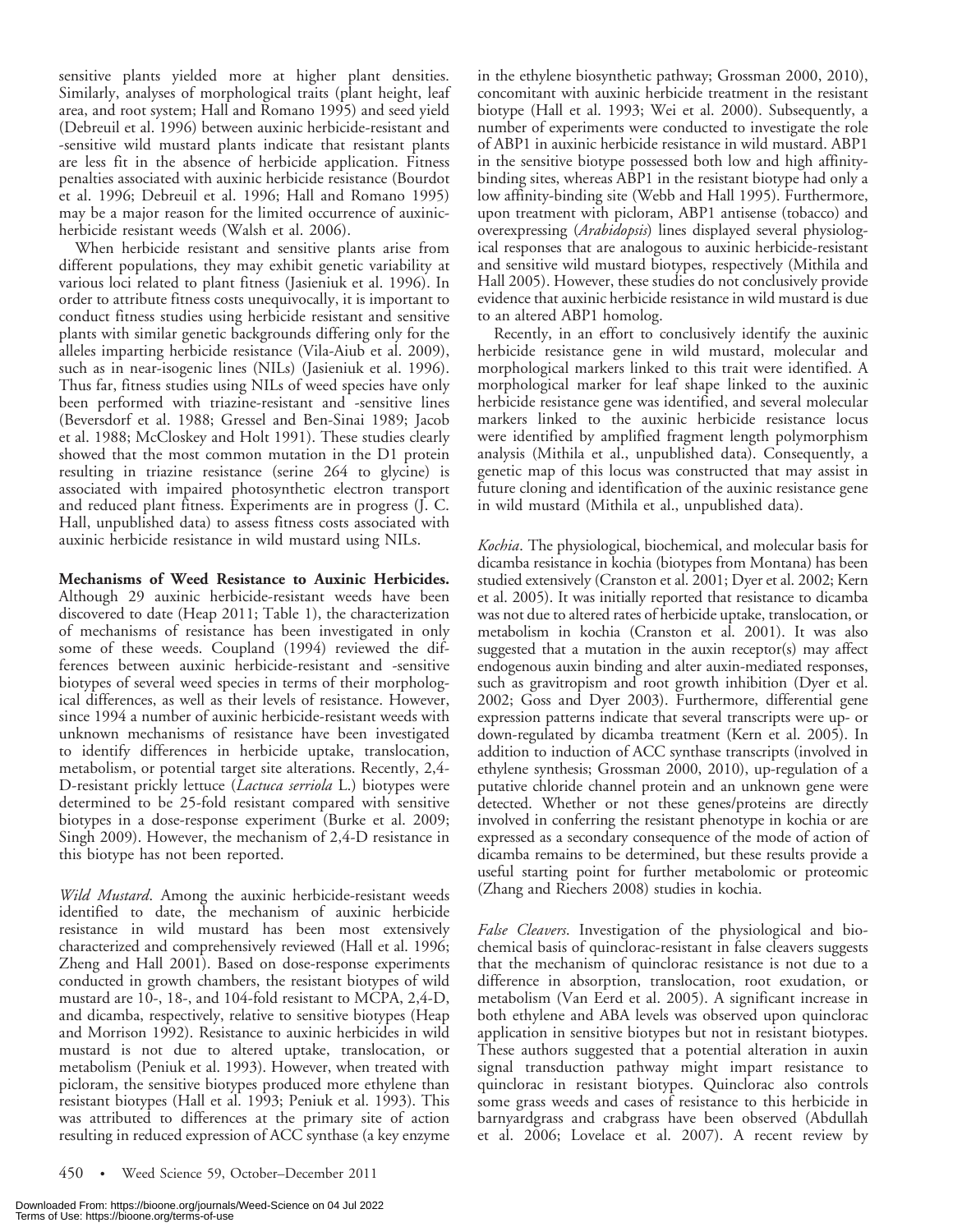Grossman (2010) discusses the role of cyanide accumulation in response to quinclorac treatment in great detail.

Yellow Starthistle. Clopyralid- and picloram-resistant yellow starthistle biotypes were discovered in the United States in 1988 (Table 1). The mechanism of selective resistance to pyridine herbicides is not due to differential uptake, translocation, or metabolism (Fuerst et al. 1996; Valenzuela et al. 2001) and currently remains unknown. Upon application of clopyralid or picloram, sensitive biotypes produced more ethylene than resistant types, although this response was not attributed as the major causal factor in conferring resistance in yellow starthistle (Sabba et al. 1998; Valenzuela et al. 2002) and may instead be a secondary consequence of senescence and lethality in sensitive biotypes (Grossman 2000, 2010). It has been postulated that the recessive mutation conferring pyridine-specific resistance in these yellow starthistle biotypes (Sabba et al. 2003) may be due to an altered auxin receptor (AFB), similar to that identified in picloram-resistant Arabidopsis mutants (Walsh et al. 2006).

Wild Radish. Wild radish populations resistant to 2,4-D and MCPA (but not to dicamba) were recently discovered in a crop rotation of lupin (Lupinus angustifolius L.) and wheat (Triticum aestivum L.) in the northern region of Western Australia (Walsh et al. 2004). Alternating herbicide treatments, including glyphosate, sulfonylureas, and 2,4-D amine (in wheat) and s-triazines/diflufenican (in lupin), were applied to these fields for more than 17 yr. A minimum of two selective herbicides were applied to these fields per year during this period. These wild radish populations exhibit multiple resistances to herbicides with at least four modes of action (Walsh et al. 2004), including (1) a phenoxy-, phytoene desaturase-, and triazine-resistant biotype, and (2) a phenoxy-, phytoene desaturase-, and ALS-resistant biotype.

These phenoxy-resistant wild radish populations (Walsh et al. 2004) were used in an experiment to study the growth and reproductive ability of these biotypes, with or without 2,4-D amine treatment, when growing in competition with wheat (Walsh et al. 2009). Higher densities of wheat combined with 2,4-D amine treatment resulted in satisfactory weed control, lower plant biomass, and reduced seed output in some of the phenoxy-resistant wild radish populations from Australia. However, the authors cautioned that although resistance levels in these wild radish populations are relatively low (e.g., about 2.5-fold resistant to 2,4-D amine; Walsh et al. 2004) and resistant plants are adversely affected by treatment with a recommended field-use rate of 2,4-D, continuous longterm use of phenoxy herbicides may increase the frequency of phenoxy-resistant wild radish populations in Australian wheat fields or increase the magnitude of phenoxy resistance in individual biotypes (Walsh et al. 2009).

Hempnettle. MCPA-resistant and sensitive common hempnettle biotypes evolved in a field in Alberta, Canada following repeated applications of MCPA in herbicide mixtures (Table 1). The physiological basis of MCPA resistance in common hempnettle has been investigated (Weinberg et al. 2006). MCPA resistance is not due to differences in herbicide absorption, but was attributed to a lower amount of translocation and a higher rate of metabolism in roots (Weinberg et al. 2006).

|      |                                                         |                               |                                                         |                                     | Table 2. The five most commonly cited weeds in North Central Weed Science Society presentation titles between 1948 and 2007. |                                                                            |                                                |                   |                                               |            |                                             |
|------|---------------------------------------------------------|-------------------------------|---------------------------------------------------------|-------------------------------------|------------------------------------------------------------------------------------------------------------------------------|----------------------------------------------------------------------------|------------------------------------------------|-------------------|-----------------------------------------------|------------|---------------------------------------------|
| Rank | 1948                                                    | 1955                          | 1967                                                    | 1972                                | 1977                                                                                                                         | 1982                                                                       | 1987                                           | 1992              | 1997                                          | 2002       | 2007                                        |
|      | (Cirsium arvense)<br>Canada thistle                     | Canada thistle Field bindweed |                                                         | Canada thistle                      | Common milkweed<br>(Asclepias syriaca)                                                                                       | Eastern black Canada thistle<br>$pt$ hanthum $)$<br>nightshade<br>(Solanum |                                                | thistle<br>Canada | Common sunflower Common<br>Helianthus annuus) | sunflower  | Common lambsquarters<br>(Chenopodium album) |
|      | <b>Field bindweed</b>                                   |                               | Field bindweed Western ironweed<br>(Vernonia baldwinii) | Field bindweed                      | Field bindweed                                                                                                               |                                                                            | (Bromus tectorum)<br>Giant foxtail Downy brome | ragweed<br>Common | Common waterhemp Common<br>(Amaranthus rudis) | waterhemp  | Common waterhemp                            |
|      | (Euphorbia esula)<br>Leafy spurge                       | Large crabgrass               | Wild buckwheat<br>convolvulus)<br>Polygonum             | (Sorghum halepense)<br>Johnsongrass | Johnsongrass                                                                                                                 | Johnsongrass Musk thistle                                                  | Carduus nutans)                                | Giant foxtail     | Giant foxtail                                 |            | Giant foxtail Giant ragweed                 |
|      | Perennial sow thistle Leafy spurge<br>Sonchus arvensis) |                               | Wild oat                                                | Wild oat                            | Wild buckwheat                                                                                                               | Quackgrass                                                                 | Abutilon theophrasti<br>Velvetleaf             |                   | Johnsongrass Palmer amaranth                  | Horseweed  | Horseweed                                   |
|      | Russian knapweed Quackgrass<br>(Acroptilon repens)      |                               | (Cyperus esculentus)<br>Yellow nutsedge                 | Yellow nutsedge                     | Yellow nutsedge                                                                                                              | Wild proso<br>millet                                                       | (Eriochloa villosa)<br>Woolly cupgrass         | Velvetleaf        | Velvetleaf                                    | Velvetleaf | Volunteer corn<br>(Zea mays)                |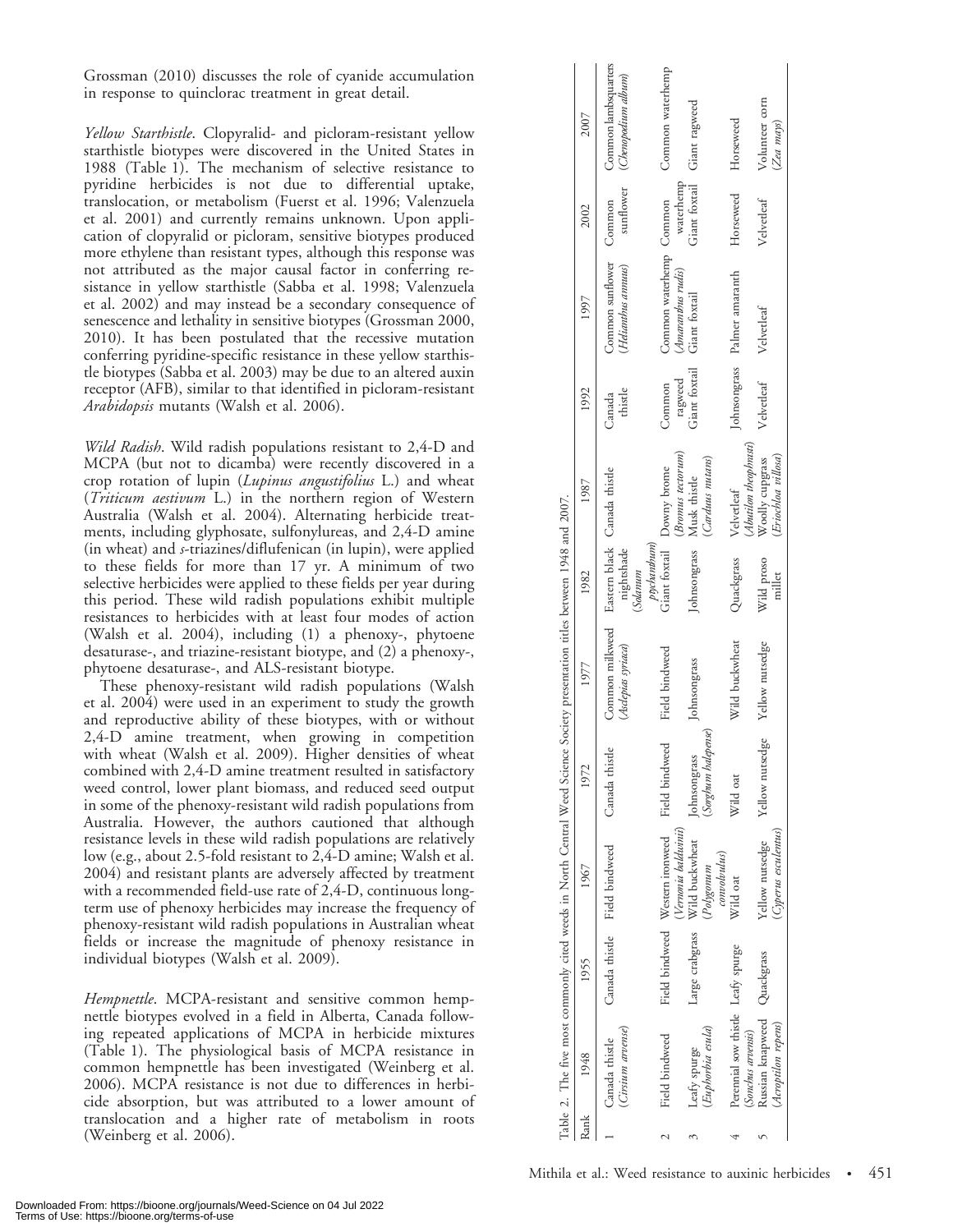# Influence of Herbicides and Herbicide-Resistant Crops on Weed Populations

Impacts of 2,4-D, Triazines, ALS Inhibitors, and Glyphosate on Weed Populations. Reliance on a single herbicide has resulted in weed shifts since the introduction of selective herbicides in the 1940s. Harper (1956) was the first to seriously consider population changes imposed by herbicides. 2,4-D was very effective in control of broadleaf weeds, especially in monocot crops, but because of this specificity, the use of 2,4-D alone was not sufficient for protecting yields in crops that were infested with both grass and broadleaf weeds. In 1948, just 1 yr after commercialization of 2,4-D, Lee (1948) stated, ''It is apparent that the use of 2,4-D alone is not the answer to weed control in corn fields. Cultivation is necessary to destroy grassy weeds.'' This may have been one of the earliest documentations describing a weed shift due to herbicide use, and the importance of herbicide and tillage integration. In production fields where 2,4-D was used annually, grasses dominated weed communities by the 1950s. Weed research in the Midwestern U.S. reflected these weed shifts, with much research in the 1950s and 1960s focusing on large crabgrass [Digitaria sanguinalis (L.) Scop.], wild oat (Avena fatua L.), and quackgrass [Elytrigia repens (L.) Desv. Ex. B.D. Jackson] control (Table 2). Repeated use of 2,4-D in Hawaiian sugarcane production raised questions about the evolution of herbicide resistance in weeds in the late 1950s. Hanson (1962) reported biotypic differences in 2,4-D sensitivity in spreading dayflower (*Commelina diffusa* Burm. f.) following use of 2,4-D in Hawaii sugarcane production. Ultimately, that population was not considered ''2,4-D-resistant,'' but selectivity for shifting weed populations to herbicide-resistant individuals was clearly demonstrated.

The introduction of the triazine herbicides in the 1950s led to the rapid evolution of triazine-resistant weeds and a shift in weed populations to redroot pigweed (Amaranthus retroflexus L.) and fall panicum (Panicum dichotomiflorum Michx.), which germinate relatively late in the growing season (Triplett and Lytle 1972). Today there are 69 weed biotypes resistant to triazine herbicides (Heap 2011). Another major advancement in herbicide discovery was the commercialization of the ALS inhibitor herbicides in the 1980s. These herbicides were adopted rapidly in wheat, corn, and soybean. However, ALSresistant weed biotypes and populations developed rapidly and currently there are over 100 ALS-resistant weed species worldwide (Heap 2011). Weed species that are difficult to control with glyphosate have become more common, and the evolution of glyphosate-resistant (GR) weeds, currently 10 species in the United States and 21 worldwide, continues to increase (Heap 2011; Owen and Zelaya 2005; Powles and Preston 2006).

In spite of these shifts in weed populations, 2,4-D was used on 21 to 33% of U.S. wheat, corn, cotton, and soybean hectares in 2004, atrazine was used on 64% of U.S. corn hectares in 2005, ALS inhibitors were used on 35% of U.S. soybean hectares in 2006, and glyphosate continues to be used on the vast majority of corn, soybean, and cotton hectares in the United States (United States Department of Agriculture - National Agricultural Statistics Service 2008). In summary, species shifts and development of resistant weed populations have not rendered these herbicides obsolete; however, there is increasing concern of weed shifts and resistance evolution in

Impact of Glyphosate-Resistant Crops. GR crops, first released in 1996, have been the most rapidly adopted agriculture technology by farmers in the United States. When GR crops were introduced, it was postulated that resistance due to an altered, insensitive target site enzyme for glyphosate was highly unlikely because of the extremely complex manipulations that were required to develop GR crops (Bradshaw et al. 1997). Other scientists suggested that use of glyphosate would inevitably cause shifts in weed species under continual selection pressure from the herbicide (Duke 1996; Shaner 2000). As noted below, several cases of weed shifts have been documented since the introduction of GR soybean, cotton, and corn in the 1990s, likely due to the intense selection pressure from relying on glyphosate and the concomitant reduction in the amount of tillage used in agronomic crops (Culpepper 2006).

Firbank et al. (2006) documented that fields of GR corn had higher weed seedbank densities in the first 2 yr of GR use compared with a conventional herbicide system. Jeschke and Stoltenberg (2006) found that 8 yr of continuous glyphosate used alone in a corn-soybean rotation resulted in greater weed species richness compared to more diverse management systems that included tillage or nonglyphosate herbicides. For example, weed species composition during these 8 yr included common lambsquarters, pigweed (Amaranthus) species, and giant foxtail (Setaria faberi Herrm.), which predominated across most treatments. However, treatments consisting of only one POST application of glyphosate were dominated by giant ragweed (Ambrosia trifida L.), shattercane, and large crabgrass. Field survey research in Indiana has shown that GR horseweed, giant ragweed, and tolerant common lambsquarters populations were among the most prevalent among late-season weed escapes in Indiana soybean fields in 2003, 2004, and 2005 (Davis et al. 2008).

Hilgenfeld et al. (2004) conducted a 2-yr, multi-site study on weed species shifts in GR soybean systems. This study showed that continuous use of glyphosate for weed management altered the presence of weed species found within a given field. This was due to the inconsistent control of all the species and allowing some species such as ivyleaf morningglory [*Ipomoea hederacea* (L.) Jacq.] and shattercane [Sorghum bicolor (L.) Moench] to disproportionately replenish the seedbank. Wilson et al. (2007) found that during a 5-yr period in glyphosate-based cropping systems in the western U.S. Corn Belt, weed populations shifted from kochia (K. scoparia L. Schrad.) and wild-proso millet (*Panicum miliaceum* L.)-dominated populations to a predominately narrowleaf lambsquarters (Chenopodium desiccatum A. Nels.) population. In summary, increased glyphosate use since 1996 has shifted populations to competitive and difficult-to-control weeds such as giant ragweed, horseweed, common and narrowleaf lambsquarters, morningglory, and shattercane (Davis et al. 2008; Hilgenfeld et al. 2004; Jeschke and Stoltenberg 2006; Wilson et al. 2007).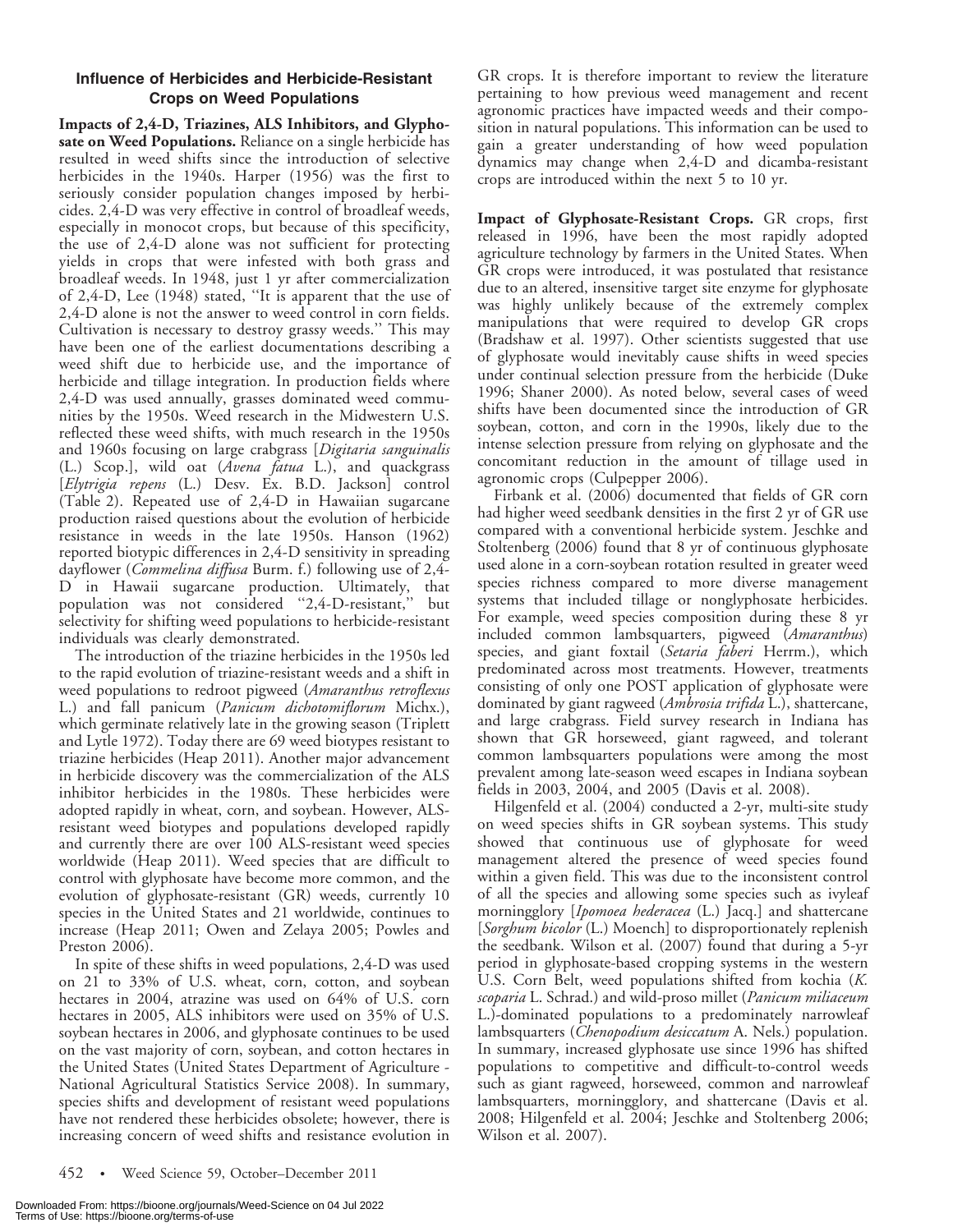

Figure 3. Rate of glyphosate-resistant (GR) crop adoption and glyphosate use in the United States compared with the number of weeds that have evolved resistance in GR cropping systems in the United States.

It has also been of great interest to track the weeds that weed scientists were conducting research on during the course of time in the Midwest. From 1948 until the early 1980s, perennial weeds were the predominant weed species under investigation in the U.S. Corn Belt (Table 2). By 1997, perennial weeds were not among the top five most commonly cited weeds in North Central Weed Science Society (NCWSS) Annual Meeting Proceedings. By 2007, the top five most commonly cited weeds in these Proceedings had either evolved resistance to glyphosate, contained an herbicide-resistance gene (i.e., volunteer GR corn), or are naturally tolerant to glyphosate (Table 2). Prior to GR crop introduction there were no reports of weeds resistant to glyphosate (Gustafson 2008); however, since the introduction of GR soybean in 1996, glyphosate resistance has been well documented (Heap 2011). The evolution of GR weeds has been closely associated with the frequency of glyphosate use for selective weed management in agronomic crops (Figure 3). In addition, results from grower surveys (Childs et al. 1997; Kruger et al. 2008; Nice and Johnson 2005) indicate broadleaf weeds that are either resistant or difficult to control with glyphosate have become more

problematic than monocot species since the introduction of GR cropping systems (Table 3).

Evolution and Impact of Glyphosate Resistance in Weeds. Several cases of weeds that vary in their sensitivity to glyphosate have been reported since it was first introduced in the 1970s. For example, DeGennaro and Weller (1984) identified field bindweed (*Convolvulus arvensis* L.) biotypes that varied up to 70% in visual injury, root and shoot dry weight, and shoot regrowth when exposed to a 2.2 kg  $ha^{-1}$  application of glyphosate. Furthermore, as much as a 40% increase in tolerance to glyphosate was observed as the plants matured.

Horseweed was the third GR weed identified worldwide, but was the first GR weed documented to have evolved in a GR cropping system in Delaware (VanGessel 2001). Since this initial report, GR horseweed has been reported in at least 15 other states from Delaware to California and from Michigan to Mississippi (Heap 2011). GR horseweed has been reported in other countries including Brazil, China, Spain, and the Czech Republic (Heap 2011). An Indiana survey conducted from 2003 to 2005 (Davis et al. 2008) showed the frequency of GR horseweed was as high as 38% in all Indiana soybean fields in the southeast region of the state and infested over 100,000 hectares surveyed statewide. As evidenced by this high frequency in some geographies, GR horseweed may be a compounding problem for large geographies because in-field and seedbank demographics were shown to increase in systems that rely on glyphosate (Davis et al. 2007) and seeds are easily transported long distances by wind (Dauer et al. 2006).

Other GR weeds that evolved in the United States in GR crops include common ragweed (Ambrosia artemisiifolia L.), giant ragweed, common waterhemp, and Palmer amaranth (Amaranthus palmeri S. Wats.) (Heap 2011). GR Ambrosia species are a serious concern because they create greater weed control challenges, are competitive with crops, and cause large crop yield losses. For example, Johnson et al. (2007) observed up to 19% corn yield loss at giant ragweed densities of 0.5  $pi$ <sup>-2</sup> under season-long interference. Furthermore, Harrison et al. (2001) observed that corn yield loss could be predicted up to 90% for densities of 1.4 plants  $m^{-2}$ , and Baysinger and Sims (1991) observed nearly complete soybean

| Table 3. List of the 10 most problematic weeds in the Eastern Corn Belt, United States, from 1990 to 2005. |  |  |  |  |
|------------------------------------------------------------------------------------------------------------|--|--|--|--|
|------------------------------------------------------------------------------------------------------------|--|--|--|--|

| Rank   | 1990                                                | 1996                                  | 2000                                | 2003                                   | 2005                                   |
|--------|-----------------------------------------------------|---------------------------------------|-------------------------------------|----------------------------------------|----------------------------------------|
|        | Canada thistle<br>(Cirsium arvense)                 | Giant ragweed                         | Giant ragweed                       | Giant ragweed                          | Giant ragweed                          |
| 2      | Foxtail species<br>(Setaria spp.)                   | Canada thistle                        | Canada thistle                      | Common lambsquarters                   | Johnsongrass                           |
| 3      | Velvetleaf<br>(Abutilon theophrasti)                | Hemp dogbane<br>(Apocynum cannabinum) | Johnsongrass<br>(Sorghum halepense) | Canada thistle                         | Foxtail species<br>(Setaria spp.)      |
| 4      | Common ragweed                                      | Common lambsquarters                  | Common lambsquarters                | Common cocklebur                       | Burcucumber                            |
| 5      | Common cocklebur<br>(Xanthium strumarium)           | Horseweed                             | Shattercane                         | Velvetleaf                             | Dandelion                              |
| 6      | Giant ragweed                                       | Johnsongrass<br>(Sorghum halepense)   | Hemp dogbane                        | Horseweed                              | Waterhemp species<br>(Amaranthus spp.) |
|        | Morningglory species<br>( <i>Ipomoea</i> spp.)      | Burcucumber<br>(Sicyos angulatus)     | Burcucumber                         | Waterhemp species<br>(Amaranthus spp.) | Horseweed                              |
| 8      | Quackgrass                                          | Shattercane                           | Velvetleaf                          | Burcucumber                            | Velvetleaf                             |
| 9      | Common lambsquarters<br>(Chenopodium album)         | Giant foxtail                         | Common ragweed                      | Chickweed<br>(Caryophyllaceae spp.)    | Common lambsquarters                   |
| 10     | Pennsylvania smartweed<br>(Polygonum pensylvanicum) | Fall panicum                          | Common cocklebur                    | Dandelion<br>(Taraxcum officinale)     | Common cocklebur                       |
| Source | Loux and Berry 1991                                 | Childs et al. 1997                    | Nice and Johnson 2005               | Nice and Johnson 2005                  | Kruger et al. 2008                     |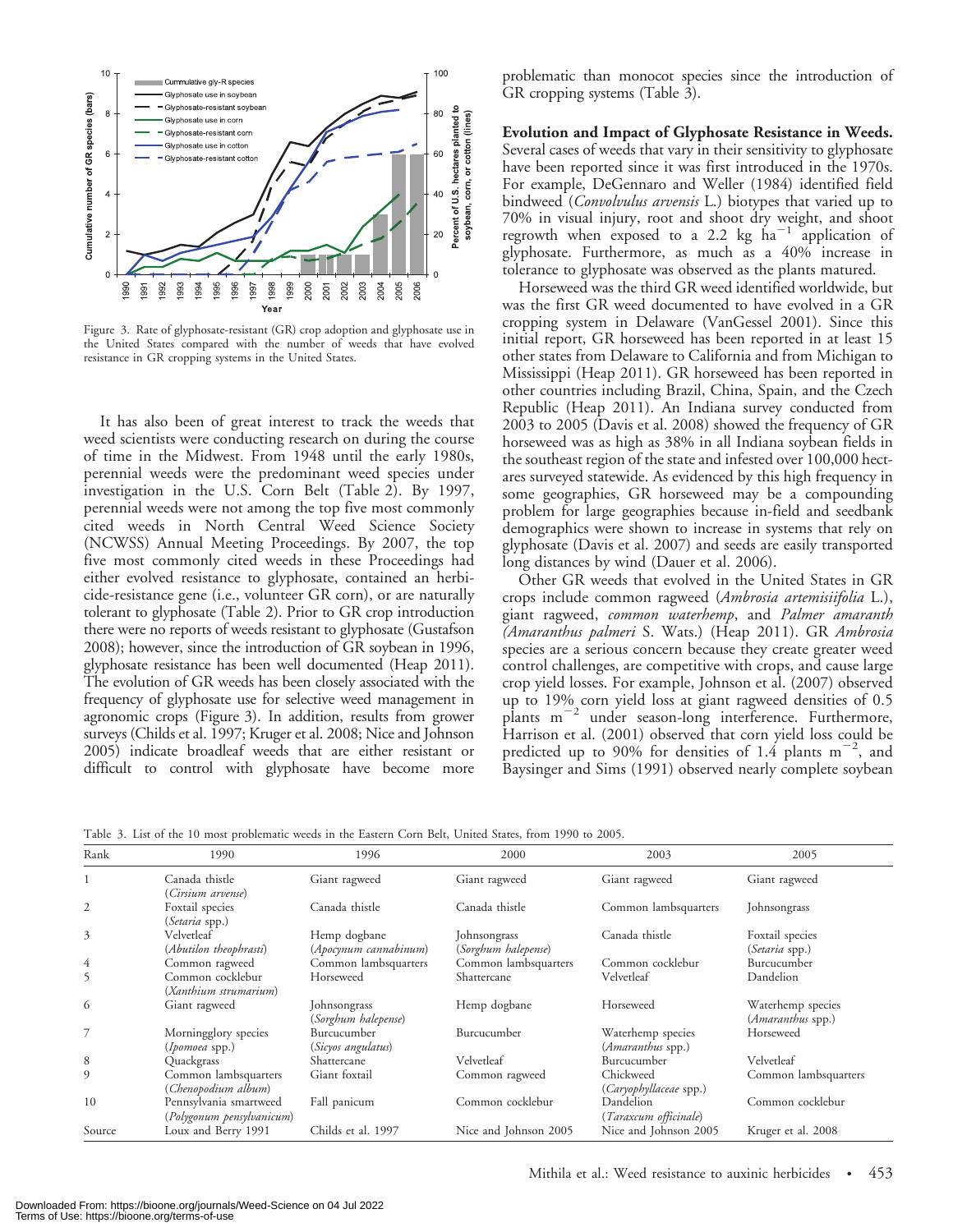yield loss from season-long competition of 22 and 36 giant ragweed plants  $m^{-2}$ .

GR common waterhemp biotypes have also evolved in GR soybean fields in seven states (Heap 2011). Furthermore, the Missouri GR population is also resistant to ALS- and protoporphyrinogen oxidase (PPO)-inhibiting herbicides (Legleiter and Bradley 2008), and the Illinois population of GR common waterhemp is also multiple resistant with ALSinhibiting herbicides (Patzoldt et al. 2005) (Heap 2011). In the southern and southeastern United States, GR Palmer amaranth is a competitive weed in GR cotton (Culpepper and York 2008). Much like giant ragweed in corn and soybean production, Palmer amaranth is highly competitive with cotton and soybean, causing potential crop yield losses up to 100% (Culpepper et al. 2006). GR Palmer amaranth and common waterhemp are additionally problematic, especially in geographies these species share, because they have a high potential for introgression of resistance traits due to their dioecious biology and reproduction (Steckel 2007; Trucco et al. 2007; Wetzel et al. 1999). Glyphosate resistance in Amaranthus species will be detrimental to crop yields and profitability if alternative approaches or herbicides, such as the auxinic herbicides, are not adopted by producers to slow the selection for GR weed populations.

Herbicide Rotations and Tank Mixes in Auxinic Herbicide-Resistant Crops. Rotations and mixtures of herbicides that have discrete sites of action and are degraded by a common metabolic pathway have been proposed as means for preventing or delaying resistance evolution in weed populations (Beckie and Reboud 2009; Gressel and Segel 1990; Powles et al. 1997; Wrubel and Gressel 1994). Powles et al. (1997) modeled herbicide resistance evolution in a weed population of infinite size when two herbicides were rotated annually or used each year as a mixture. In the absence of fitness penalties, herbicide rotation did not increase the number of applications before resistance was detected for either herbicide. When the herbicides were used in tank mixtures, resistance was delayed by approximately 4 yr. These results were supported by Diggle et al. (2003), who modeled development of herbicide-resistant weed populations and found that the probability of developing resistance to one or both herbicides in a tank mix decreases as the size of the area/ initial population decreases. With specific parameters of treatment areas of 100  $ha<sup>2</sup>$  or less, an initial weed seedbank of 100 seeds  $m<sup>2</sup>$  and initial frequencies of the resistance genes of 10<sup>6</sup>, development of resistance to both herbicides is not likely within 50 yr for all types of weeds if both herbicides are used every year in tank mixtures. If herbicides are used in alternate years (i.e., in rotation) then multiple resistance almost always occurs in 100 ha<sup>2</sup> areas, but is uncommon in areas of 1 ha<sup>2</sup> or less. Their results also suggest that adoption of practices to limit the movement of weed propagules, in conjunction with using herbicides in combination rather than in rotation, can substantially delay the evolution of herbicide resistance in weeds.

Currently, annual broadleaf weeds in genera such as Ambrosia, Amaranthus, Chenopodium, Ipomoea, and Conyza have become difficult to control for many crop producers in GR cropping systems. It is interesting to note that biotypes from three weed species (kochia, Russian thistle, and common lambsquarters) in the Chenopodiaceae have evolved resistance to dicamba (Heap 2011; Table 1), and one cultivated crop species (sugar beet; Beta vulgaris L.) in this family is naturally tolerant to the pyridine class of auxinic herbicides (Figure 1), suggesting that weeds in this family may have a higher risk for development of resistance to the auxinic herbicides. New technology on the horizon, such as 2,4-D and dicamba-resistant crops, will provide control options for some GR broadleaf weeds and other weeds that are difficult to control with glyphosate. 2,4-D controls giant ragweed and common waterhemp, but has displayed variable control of horseweed (W. G. Johnson, unpublished data). In a recent regional study (Johnson et al. 2010), the use of dicamba POST in dicamba-resistant soybeans improved the uniformity of control for velvetleaf, smooth pigweed, morningglory, and glyphosate-sensitive waterhemp. Additionally, combining  $0.28$  kg dicamba ha<sup>-1</sup> with glyphosate resulted in 30 to 65% greater control of GR Palmer amaranth, GR common waterhemp, GR horseweed, and GR giant ragweed compared with sequentially applied glyphosate applications. In the future, it could be predicted that grasses may become more problematic since auxinic herbicides (as well as glufosinate) have weak activity on grasses and auxinic herbicides occasionally antagonize POST grass control. Additionally, increased use of auxinic herbicides in combination with glyphosate in herbicide-resistant crop varieties should offer effective, short-term solutions for control of glyphosate-, ALS-, triazine-, PPO-, or 4-hydroxyphenyl-pyruvate dioxygenase-resistant dicot weeds.

#### Acknowledgment

We thank Dr. Gerry Stephenson for his helpful insight and comments regarding the manuscript.

### Literature Cited

- Abdullah, I., A. J. Fischer, C. L. Elmore, M. E. Saltveit, and M. Zaki. 2006. Mechanism of resistance to quinclorac in smooth crabgrass (Digitaria ischaemum L). Pestic. Biochem. Physiol. 84:38–48.
- Ashton, F. M. and A. S. Crafts. 1981. Phenoxys. Pages 272–302 in F. M. Ashton and A. S. Crafts, eds. Mode of Action of Herbicides. Toronto: John Wiley and Sons.
- Bajguz, A. and A. Piotrowska. 2009. Conjugates of auxin and cytokinin. Phytochemistry 70:957–969.
- Baysinger, J. A. and B. D. Sims. 1991. Giant ragweed (Ambrosia trifida) interference in soybeans (Glycine max). Weed Sci. 39:358–362.
- Beckie, H. J. and X. Reboud. 2009. Selecting for weed resistance: herbicide rotation and mixture. Weed Technol. 23:363–370.
- Beversdorf, W. D., D. J. Hume, and M. J. Donnelly-Vanderloo. 1988. Agronomic performance of triazine-resistant and susceptible reciprocal spring canola hybrids. Crop Sci. 28:932–934.
- Bourdot, G. W., D. J. Saville, and G. A. Hurrell. 1996. Ecological fitness and the decline of resistance to the herbicide MCPA in a population of Ranunculus acris. J. Appl. Ecol. 33:151–160.
- Bradshaw, L. D., S. R. Padgette, S. L. Kimball, and B. H. Wells. 1997. Perspectives on glyphosate resistance. Weed Technol. 11:189–198.
- Burke, I. C., J. P. Yenish, D. Pittmann, and R. S. Gallagher. 2009. Resistance of a prickly lettuce (Lactuca serriola) biotype to 2,4-D. Weed Technol. 23:586–591.
- Calderon-Villalobos, L. I., X. Tan, N. Zheng, and M. Estelle. 2010. Auxin perception–structural insights. Cold Spring Harb. Perspect. Biol 2:a005546.
- Chapman, E. J. and M. Estelle. 2009. Mechanism of auxin-regulated gene expression in plants. Annu. Rev. Genet. 43:265–285.
- Childs, D. J., T. N. Jordan, and R. L. Blackwell. 1997. Survey of problem weeds in Indiana: 1996. W. Lafayette, IN:Purdue University Cooperative Extension Service, WS–10.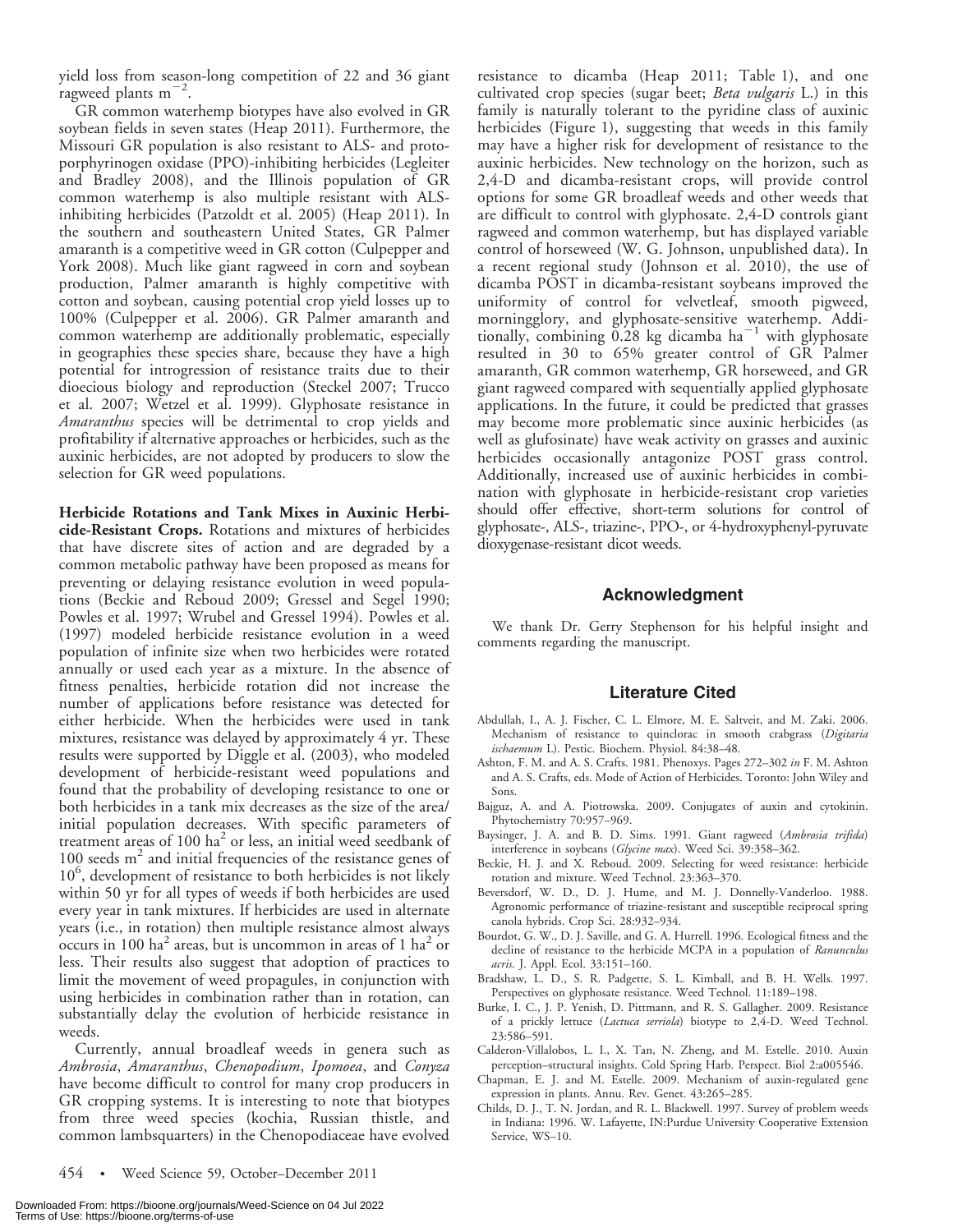- Coupland, D. 1994. Resistance to auxin analog herbicides. Pages 171–214 in S. B. Powles and J.A.M. Holtum, eds. Herbicide Resistance in Plants: Biology and Biochemistry. Boca Raton, FL: Lewis Publishers, CRC Press.
- Cranston, H. J., A. J. Kern, J. L. Hackett, E. K. Miller, B. D. Maxwell, and W. E. Dyer. 2001. Dicamba resistance in kochia. Weed Sci. 49:164– 170.
- Culpepper, S. A. 2006. Glyphosate-induced weed shifts. Weed Technol. 20: 277–281.
- Culpepper, S. A., T. L. Grey, W. K. Vencill, J. M. Kichler, T. M. Webster, S. M. Brown, A. C. York, J. W. Davis, and W. W. Hanna. 2006. Glyphosateresistant Palmer amaranth (Amaranthus palmeri) confirmed in Georgia. Weed Sci. 54:620–626.
- Culpepper, S. A. and A. C. York. 2008. Glyphosate-resistant Palmer amaranth impacts Southeastern agriculture. Proc. IL. Crop Protect. Technol. Conf. 60:61–63.
- Darmency, H. 1994. Genetics of herbicide resistance in weeds and crops. Pages 263–297 in S. B. Powles and J.A.M. Holtum, eds. Herbicide Resistance in Plants: Biology and Biochemistry. Boca Raton, FL: Lewis Publishers, CRC Press.
- Dauer, J. T., D. A. Mortensen, and R. Humston. 2006. Controlled experiments to predict horseweed (Conyza canadensis) dispersal distances. Weed Sci. 54:484–489.
- Davis, V. M., K. D. Gibson, T. T. Bauman, S. C. Weller, and W. G. Johnson. 2007. Influence of weed management practices and crop rotation on glyphosate-resistant horseweed population dynamics and crop yield. Weed Sci. 55:508–516.
- Davis, V. M., K. D. Gibson, and W. G. Johnson. 2008. A field survey to determine distribution and frequency of glyphosate-resistant horseweed (Conyza canadensis) in Indiana. Weed Technol. 22:331–338.
- Debreuil, D. J., L. F. Friesen, and I. N. Morrison. 1996. Growth and seed return of auxin-type herbicide resistant wild mustard (Brassica kaber) in wheat. Weed Sci. 44:872–878.
- DeGennaro, F. P. and S. C. Weller. 1984. Differential susceptibility of field bindweed (Convolvulus arvensis) biotypes to glyphosate. Weed Sci. 32:472–476.
- Devine, M. D., S. O. Duke, and C. Fedtke. 1993. Herbicides with auxin activity. Pages 295–309 in Physiology of Herbicide Action. Englewood Cliffs, NJ: Prentice Hall PTR.
- Devine, M. D. and A. Shukla. 2000. Altered target site as a mechanism of herbicide resistance. Crop Prot. 19:881–889.
- Dharmasiri, N., S. Dharmasiri, and M. Estelle. 2005. The F-box protein TIR1 is an auxin receptor. Nature 435:441–445.
- Diggle, A. J., P. B. Neve, and F. P. Smith. 2003. Herbicides used in combination can reduce the probability of herbicide resistance in finite weed populations. Weed Res. 43:371–382.
- Duke, S. O. 1996. Herbicide-resistant crops: background and perspectives. Pages 1–10 in S. O. Duke, ed. Herbicide-Resistant Crops: Agricultural, Environmental, Economic, Regulatory, and Technical Aspects. Boca Raton, FL: CRC Press.
- Dyer, W. E., G. A. Goss, and P. Buck. 2002. Gravitropic responses of auxinic herbicide-resistant Kochia scoparia. Annu. Meet. Weed Sci. Soc. Amer. Abstr. 171. Pg. 49.
- Firbank, L. G., P. Rothery, and M. J. May, et al. 2006. Effects of genetically modified herbicide-tolerant cropping systems on weed seedbanks in two years of following crops. Biol. Lett. 2:140–143.
- Fuerst, E. P., T. M. Sterling, M. A. Norman, T. S. Prather, G. P. Irzyk, Y. Wu, N. K. Lownds, and R. H. Callihan. 1996. Physiological characterization of picloram resistance in yellow starthistle. Pestic. Biochem. Physiol. 56:149–161.
- Ge, X., D. A. d'Avignon, J.J.H. Ackerman, and R. D. Sammons. 2010. Rapid vacuolar sequestration: the horseweed glyphosate resistance mechanism. Pest Manag. Sci. 66:345–348.
- Goss, G. A. and W. E. Dyer. 2003. Physiological characterization of auxinic herbicide-resistant biotypes of kochia (Kochia scoparia). Weed Sci. 51: 839–844.
- Gressel, J. and G. Ben-Sinai. 1989. Low intraspecific competitive fitness in a triazine resistant, nearly isogenic line of Brassica napus. Pages 489-504 in L. van Vloten-Doting, G.S.P. Groot, and T. C. Hall, eds. Molecular Form and Function of Plant Genome. New York: Plenum Press.
- Gressel, J. and L. A. Segel. 1982. Interrelating factors controlling the rate of appearance of resistance: the outlook for the future. Pages 325–447 in H. M. LeBaron and J. Gressel, eds. Herbicide Resistance in Plants. New York: John Wiley and Sons.
- Gressel, J. and L. A. Segel. 1990. Modelling the effectiveness of herbicide rotations and mixtures as strategies to delay or preclude resistance. Weed Technol. 4:186–198.
- Grossman, K. 2000. The mode of action of auxin herbicides: a new ending to a long, drawn out story. Trends Plant Sci. 5:506–508.
- Grossman, K. 2010. Auxin herbicides: current status of mechanism and mode of action. Pest Manag. Sci. 66:113–120.
- Grossmann, K. and H. Hansen. 2001. Ethylene-triggered abscisic acid: a principle in plant growth regulation? Physiol. Plant. 113:9–14.
- Grossmann, K., F. Scheltrup, J. Kwiatkowski, and G. Caspar. 1996. Induction of abscisic acid is a common effect of auxin herbicides in susceptible plants. J. Plant Physiol. 149:475–478.
- Guilfoyle, T. 2007. Sticking with auxin. Nature 446:621–622.
- Gustafson, D. I. 2008. Sustainable use of glyphosate in North American cropping systems. Pest Manag. Sci. 64:409–416.
- Hall, J. C., S.M.M. Alam, and D. P. Murr. 1993. Ethylene biosynthesis following foliar application of picloram to biotypes of wild mustard (Sinapis arvensis L.) susceptible or resistant to auxinic herbicides. Pestic. Biochem. Physiol. 47:36–43.
- Hall, J. C. and M. L. Romano. 1995. Morphological and physiological differences between the auxinic herbicide susceptible (S) and resistant (R) wild mustard (Sinapis arvensis) biotypes. Pestic. Biochem. Physiol. 52: 149–155.
- Hall, J. C., S. R. Webb, and S. Deshpande. 1996. An overview of auxinic herbicide resistance: wild mustard as a case study. Pages 28–43 in T. M. Brown, ed. Molecular Genetics and Evolution of Pesticide Resistance. Washington, DC: American Chemical Society.
- Hanson, N. S. 1962. Weed control practices and research for sugar cane in Hawaii. Weeds 10:192–200.
- Harper, J. L. 1956. The evolution of weeds in relation to resistance to herbicides. Proc. 3rd Bright. Weed Control Conf. 3:179–188.
- Harrison, S. K., E. E. Regnier, J. T. Schmoll, and J. E. Webb. 2001. Competition and fecundity of giant ragweed in corn. Weed Sci. 49:224–229.
- Heap, I. 2011. International Survey of Herbicide-Resistant Weeds. http://www. weedscience.org/in.asp. Accessed: April 14, 2011.
- Heap, I. M. and I. N. Morrison. 1992. Resistance to auxin-type herbicides in wild mustard (Sinapis arvensis L.) populations in western Canada. Annu. Meet. Weed Sci. Soc. Amer. Abstr. 32:164.
- Hilgenfeld, K. L., A. R. Martin, D. A. Mortensen, and S. C. Mason. 2004. Weed management in a glyphosate resistant soybean system: weed species shifts. Weed Technol. 18:284–291.
- Industry Task Force II on 2,4-D Research Data. 2005. Issue Backgrounder. http://www.24d.org/background/24D-Backgrounder-Benefits.pdf. Accessed: October 31, 2010.
- Jacob, B. F., J. H. Duesing, J. Antonovics, and D. T. Patterson. 1988. Growth performance of triazine-resistant and -susceptible biotypes of Solanum nigrum over a range of temperatures. Can. J. Bot. 66:847–850.
- Jasieniuk, M., A. L. Brule-Babel, and I. N. Morrison. 1996. The evolution and genetics of hericide resistance in weeds. Weed Sci. 44:176–193.
- Jasieniuk, M., I. N. Morrison, and A. L. Brule-Babel. 1995. Inheritance of dicamba resistance in wild mustard (Brassica kaber). Weed Sci. 43:192– 195.
- Jeschke, M. R. and D. E. Stoltenberg. 2006. Weed community composition after eight years of continuous glyphosate use in a corn-soybean annual rotation. Proc. N. Cent. Weed Sci. Soc. 58:59.
- Johnson, B., B. Young, and J. Matthews, et al. 2010. Weed control in dicamba resistant soybeans. Crop Manag. [Online: doi:10.1094/CM-2010-0920-01- RS].
- Johnson, W. G., E. J. Ott, K. D. Gibson, R. L. Nielsen, and T. T. Bauman. 2007. Influence of nitrogen application timing on low-density giant ragweed (Ambrosia trifida) interference in corn. Weed Technol. 21:763–767.
- Jugulam, M., M. D. McLean, and J. C. Hall. 2005. Inheritance of picloram and 2,4-D resistance in wild mustard (Brassica kaber). Weed Sci. 53:417-423.
- Kelley, K. B., K. N. Lambert, A. G. Hager, and D. E. Riechers. 2004. Quantitative expression analysis of GH3, a gene induced by plant growth regulator herbicides in soybean. J. Agric. Food Chem. 52:474–478.
- Kelley, K. B. and D. E. Riechers. 2007. Recent developments in auxin biology and new opportunities for auxinic herbicide research. Pestic. Biochem. Physiol. 89:1–11.
- Kepinski, S. and O. Leyser. 2005. The Arabidopsis F-box protein TIR1 is an auxin receptor. Nature 435:446–451.
- Kern, A. J., M. E. Chaverra, H. J. Cranston, and W. E. Dyer. 2005. Dicambaresponsive genes in herbicide-resistant and susceptible biotypes of kochia (Kochia scoparia). Weed Sci. 53:139-145.
- Kirby, C. 1980. The Hormone Weedkillers: A Short History of Their Discovery and Development. London Road, Croydon, UK: British Crop Protection Council. 55 p.
- Kruger, G. R., W. G. Johnson, S. C. Weller, M.D.K. Owen, D. R. Shaw, J. W. Wilcut, D. L. Jordan, R. G. Wilson, and B. G. Young. 2008. U.S. grower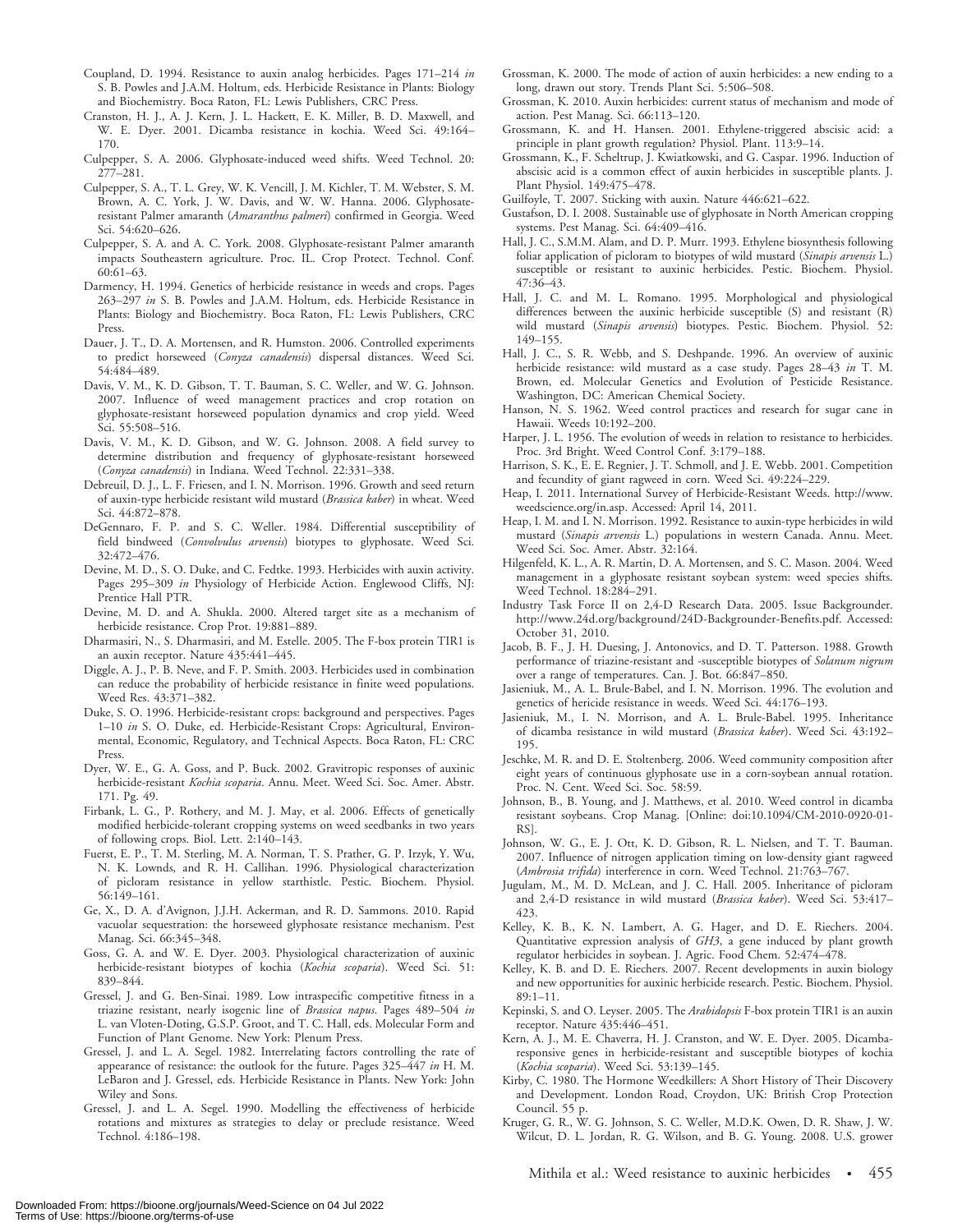views on problematic weeds and changes in weed pressure in glyphosateresistant corn, cotton, and soybean cropping systems. Weed Technol. 23:162–166.

- Lee, O. C. 1948. The effect of 2,4-D as a selective herbicide in growing corn and sorghums. Proc. North Cent. Weed Sci. Soc. 5:18–21.
- Legleiter, T. R. and K. W. Bradley. 2008. Glyphosate and multiple herbicide resistance in waterhemp (Amaranthus rudis) populations from Missouri. Weed Sci. 56:582–587.
- Loux, M. M. and M. A. Berry. 1991. Use of a grower survey for estimating weed problems. Weed Technol. 5:460–466.
- Lovelace, M. L., R. E. Talbert, R. E. Hoagland, and E. F. Scherder. 2007. Quinclorac absorption and translocation characteristics in quinclorac- and propanil-resistant and -susceptible barnyardgrass (Echinocloa crus-galli) biotypes. Weed Technol. 21:683–687.
- Ludwig-Müller, J. 2011. Auxin conjugates: their role for plant development and in the evolution of land plants. J. Expt. Bot. 62:1757–1773.
- McCloskey, W. B. and J. S. Holt. 1991. Effect of growth temperature on biomass production of nearly isonuclear triazine-R and S common groundsel (Senecio vulgaris L.). Plant Cell Environ. 14:699–705.
- Mithila, J. and J. C. Hall. 2005. Comparison of ABP1 over-expressing Arabidopsis and under-expressing tobacco with an auxinic herbicide-resistant wild mustard (Brassica kaber) biotype. Plant Sci. 169:21–28.
- Mockaitis, K. and M. Estelle. 2008. Auxin receptors and plant development: a new signaling paradigm. Annu. Rev. Cell Dev. Biol. 24:55–80.
- Morrison, I. N. and M. D. Devine. 1994. Herbicide resistance in the Canadian prairie provinces: five years after the fact. Phytoprotection 75(Suppl.):5–16.
- Nice, G. and B. Johnson. 2005. Indiana's Top Ten Most Problematic Weeds. Purdue University Cooperative Extension Services. www.btny.purdue.edu/ WeedScience/2005/topten05.pdf. Accessed: October 31, 2010.
- Owen, M.D.K. and I. A. Zelaya. 2005. Herbicide-resistant crops and weed resistance to herbicides. Pest Manag. Sci. 61:301–311.
- Patzoldt, W. L., P. J. Tranel, and A. G. Hager. 2005. A waterhemp (Amaranthus tuberculatus) biotype with multiple resistances across three herbicide sites of action. Weed Sci. 53:30–36.
- Peniuk, M. G., M. L. Romano, and J. C. Hall. 1993. Physiological investigations into the resistance of wild mustard (Sinapis arvensis L) biotype to auxinic herbicides. Weed Res. 33:431–440.
- Petersson, S. V., A. I. Johansson, M. Kowalczyk, A. Makoveychuk, J. Y. Wang, T. Moritz, M. Grebe, P. N. Benfey, G. Sandberg, and K. Ljung. 2009. An auxin gradient and maximum in the Arabidopsis root apex shown by high-resolution cell-specific analysis of IAA distribution and synthesis. Plant Cell 21:1659–1668.
- Powles, S. B. and C. Preston. 2006. Evolved glyphosate resistance in plants: biochemical and genetic basis of resistance. Weed Technol. 20:282–289.
- Powles, S. B., C. Preston, I. B. Bryan, and A. R. Jutsum. 1997. Herbicide resistance: impact and management. Advan. Agron. 58:57–93.
- Preston, C., D. S. Belles, P. H. Westra, S. J. Nissen, and S. M. Ward. 2009. Inheritance of resistance to the auxinic herbicide dicamba in kochia (Kochia scoparia). Weed Sci. 57:43–47.
- Preston, C. and C. A. Mallory-Smith. 2001. Biochemical mechanisms, inheritance, and molecular genetics of herbicide resistance in weeds. Pages 23–60 in S. B. Powles and D. L. Shaner, eds. Herbicide Resistance in World Grains. Boca Raton, FL: CRC Press.
- Romero-Puertas, M. C., I. McCarthy, M. Gomez, L. M. Sandalio, F. J. Corpas, L. A. Del Rio, and J. M. Palma. 2004. Reactive oxygen species-mediated enzymatic systems involved in the oxidative action of 2,4-dichlorophenoxyacetic acid. Plant Cell Environ. 27:1135–1148.
- Rubery, P. H. 1977. The specificity of carrier-mediated auxin transport by suspension-cultured crown gall cells. Planta 135:275–283.
- Sabba, R. P., I. M. Ray, N. Lownds, and T. M. Sterling. 2003. Inheritance of resistance to clopyralid and picloram in yellow starthistle (Centaurea solstitialis) is controlled by a single nuclear recessive gene. J. Hered. 94:523–527.
- Sabba, R. P., T. M. Sterling, and N. Lownds. 1998. Effect of picloram on R and S yellow starthistle (Centaurea solstitialis): the role of ethylene. Weed Sci. 46:297–300.
- Salisbury, F. B. and C. W. Ross. 1992. Plant Physiology. 4th ed. Belmont, CA: Wadsworth Publishing Company. 635 p.
- Shaner, D. L. 2000. The impact of glyphosate-tolerant crops on the use of other herbicides and on resistance management. Pest Manag. Sci. 56:320– 326.
- Simon, S. and J. Petrášek. 2011. Why plants need more than one type of auxin. Plant Sci. 180:454–460.
- Singh, D. 2009. Understanding 2,4-D resistance in prickly lettuce (Lactuca serriola) and evaluating chemical fallow systems for the inland PNW. Ph.D. dissertation. Pullman, WA: Washington State University. 159 p.
- Staswick, P. E. 2009. The tryptophan conjugates of jasmonic and indole-3-acetic acids are endogenous auxin inhibitors. Plant Physiol. 150:1310– 1321.
- Staswick, P. E., B. Serban, M. Rowe, I. Tiryaki, M. T. Maldonado, M. C. Maldonado, and W. Suza. 2005. Characterization of an Arabidopsis enzyme family that conjugates amino acids to indole-3-acetic acid. Plant Cell 17:616–627.
- Steckel, L. E. 2007. The dioecious Amaranthus spp.: here to stay. Weed Technol. 21:567–570.
- Sterling, T. M. 1994. Mechanisms of herbicide absorption across plant membranes and accumulation in plant cells. Weed Sci. 42:263–276.
- Sterling, T. M. and J. C. Hall. 1997. Mechanism of action of natural auxins and the auxinic herbicides. Pages 111–141 in R. M. Roe, J. D. Burton, and R. J. Kuhr, eds. Herbicide Activity: Toxicology, Biochemistry and Molecular Biology. Amsterdam, the Netherlands: IOS Press.
- Tan, X., L.I.A. Calderon-Villalobos, M. Sharon, C. Zheng, C. V. Robinson, M. Estelle, and N. Zheng. 2007. Mechanism of auxin perception by the TIR1 ubiquitin ligase. Nature 446:640–645.
- Triplett, G. B., Jr. and G. D. Lytle. 1972. Control and ecology of weeds in continuous corn grown without tillage. Weed Sci. 20:453–457.
- Tromas, A., I. Paponov, and C. Perrot-Rechenmann. 2010. Auxin binding protein 1: functional and evolutionary aspects. Trends Plant Sci. 15:436– 446.
- Trucco, F., D. Zheng, A. J. Woodyard, J. R. Walter, T. C. Tatum, A. L. Rayburn, and P. J. Tranel. 2007. Nonhybrid progeny from crosses of dioecious amaranths: implications for gene-flow research. Weed Sci. 55: 119–122.
- United States Department of Agriculture National Agricultural Statistics Service. USDA-NASS. 2008. Agricultural Chemical Use Database. www.pestmanagement.info/nass. Washington, DC: USDA-NASS. Accessed: October 31, 2010.
- Valenzuela-Valenzuela, J. M., N. K. Lownds, and T. M. Sterling. 2001. Clopyralid uptake, translocation, metabolism, and ethylene induction in picloram-resistant yellow starthistle (Centaurea solstitislis L.). Pestic. Biochem. Physiol. 71:11–19.
- Valenzuela-Valenzuela, J. M., N. K. Lownds, and T. M. Sterling. 2002. Ethylene plays no role in clopyralid action in yellow starthistle (Centaurea solstitislis L.). Pestic. Biochem. Physiol. 72:142–152.
- Van Eerd, L. L., M. D. McLean, G. R. Stephenson, and J. C. Hall. 2004. Resistance to quinclorac and ALS-inhibitor herbicides in Galium spurium is conferred by two distinct genes. Weed Res. 44:355–365.
- Van Eerd, L. L., G. R. Stephenson, J. Kwiatkowski, K. Grossmann, and J. C. Hall. 2005. Physiological and biochemical characterization of quinclorac and resistance in a false cleavers (Galium spurium) biotype. J. Agric. Food Chem. 53:1144–1151.
- VanGessel, M. J. 2001. Glyphosate resistant horseweed from Delaware. Weed Sci. 49:703–705.
- Vila-Aiub, M. M., P. Neve, and S. B. Powles. 2009. Fitness costs associated with evolved herbicide resistance alleles in plants. New Phytol. 184:751–767.
- Walsh, M. J., N. Maguire, and S. B. Powles. 2009. Combined effects of wheat competition and 2,4-D amine on phenoxy herbicide resistant Raphanus raphanistrum populations. Weed Res. 49:316–325.
- Walsh, M. J., S. B. Powles, B. R. Beard, B. T. Parkin, and S. A. Porter. 2004. Multiple-herbicide resistance across four modes of action in wild radish (Raphanus raphanistrum). Weed Sci. 52:8–13.
- Walsh, T. A., R. Neal, A. O. Merlo, M. Honma, G. R. Hicks, K. Wolff, W. Matsumura, and J. P. Davies. 2006. Mutations in an auxin receptor homolog AFB5 and in SGT1b confer resistance to synthetic picolinate auxins and not to 2,4-dichlorophenoxyacetic acid or indole-3-acetic acid in Arabidopsis. Plant Physiol. 142:542–552.
- Webb, S. R. and J. C. Hall. 1995. Auxinic herbicide-resistant and -susceptible wild mustard (Sinapis arvensis L.) biotypes: effect of auxinic herbicides on seedling growth and auxin-binding activity. Pestic. Biochem. Physiol. 52:137–148.
- Wei, Y. D., H. G. Zheng, and J. C. Hall. 2000. Role of auxinic herbicide-induced ethylene on hypocotyl elongation and root/hypocotyl radial expansion. Pest Manag. Sci. 56:377–387.
- Weinberg, T., G. R. Stephenson, M. D. McLean, and J. C. Hall. 2006. MCPA (4-chloro-2-ethylphenoxyacetate) resistance in hemp-nettle (Galeopsis tetrahit L.). J. Agric. Food Chem. 54:9126–9134.
- Went, F. W. 1926. Growth accelerating substances in coleoptile of Avena sativa. Proc. K. Akad. Wet. Amsterdam 30:10–19.
- Wetzel, D. K., M. J. Horak, D. Z. Skinner, and P. A. Kulakow. 1999. Transferal of herbicide resistance traits from Amaranthus palmeri to Amaranthus rudis. Weed Sci. 47:538–543.
- Wilson, R. G., S. D. Miller, P. Westra, A. R. Kniss, P. W. Stahlman, G. W. Wicks, and S. D. Kachman. 2007. Glyphosate-induced weed shifts in glyphosate-resistant corn or a rotation of glyphosate-resistant corn, sugarbeet, and spring wheat. Weed Technol. 21:900–909.